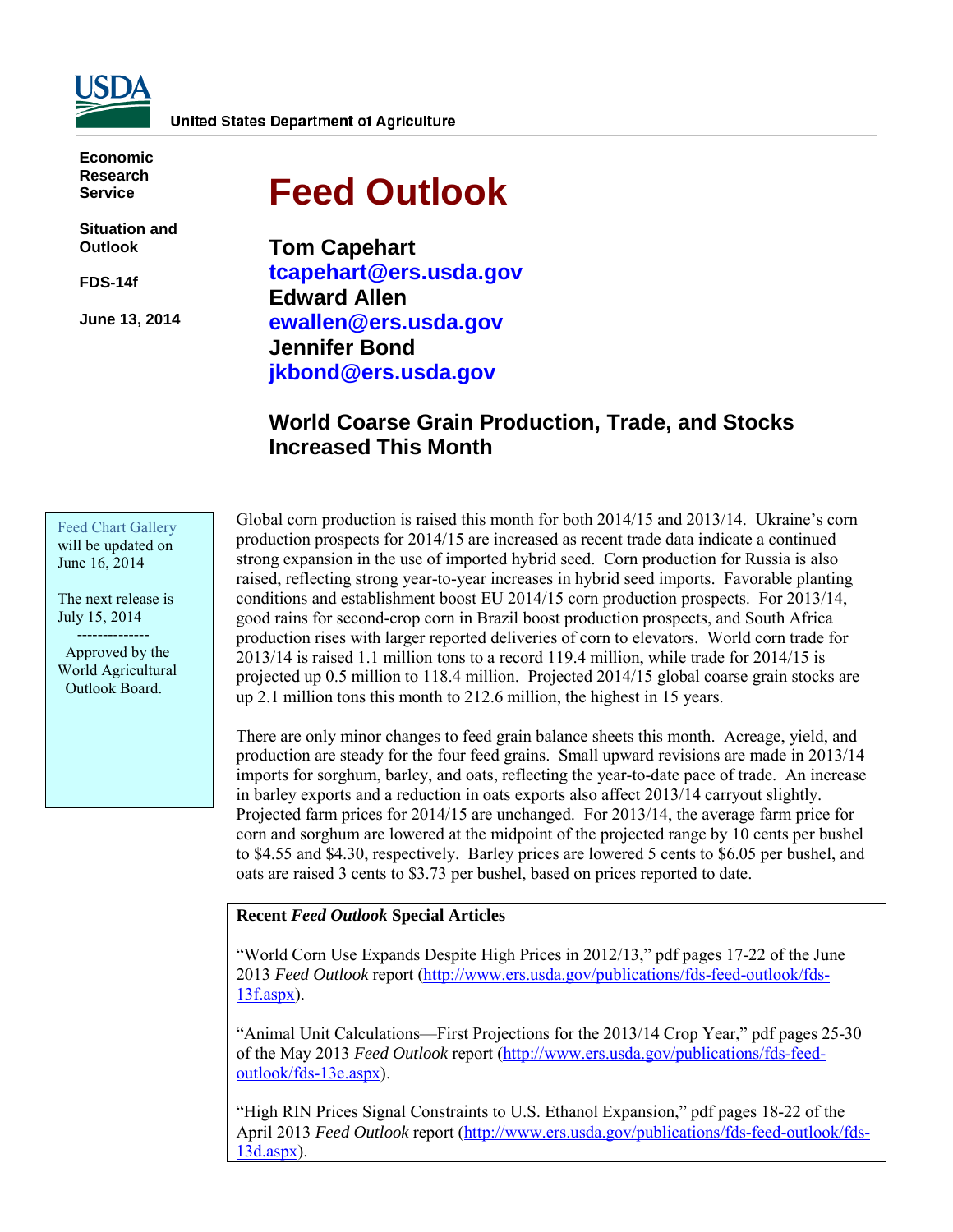## *Feed Grain Balance Sheets Nearly Unchanged*

Projected 2014/15 corn yield and production are unchanged this month as emergence reached 92 percent on June 8, ahead of the average for the previous 5 years. Early-season crop conditions are also the best in several years, particularly in the Corn Belt. The only supply changes for 2014/15 were in barley and oats. Projected feed grain supplies are 403.3 million metric tons, up slightly from last month due to a slight bump in beginning stocks caused by adjustments in 2013/14 barley and oats trade. Forecast feed grain supplies are 7.7 million tons higher than the 2013/14 estimate. Forecast use is unchanged from last month and 7.3 million tons lower than last year. This month's small change in forecast 2014/15 ending stocks reflects the 37,000-ton increase in carryin from 2013/14.

For 2013/14, estimated feed grain supplies are raised slightly on larger sorghum, barley and oat imports. Exports of barley increased and oats slipped, but otherwise, supply-and-use projections are unchanged, resulting in an increase in ending stocks of just 37,000 tons.

### *Corn Feed and Residual Use*

Feed and residual use for the four feed grains plus wheat on a September-August year is projected at 142.5 million tons for 2014/15, compared with 141.4 million estimated for 2013/14. Total grain consuming animal units (GCAUs) are projected 0.85 million units higher than last month at 90.1 million due to higher estimated cattle on feed. The increase in feeder cattle inventory is partly offset by lower broiler and layer numbers. GCAUs per ton of feed and residual are projected at 1.58 tons per GCAU in 2014/15, down slightly from last month and incrementally higher than in 2013/14.

### *Forecast Corn Yield Unchanged as Planting Progresses*

According to the USDA National Agricultural Statistics Service (NASS) June 9 *Crop Progress* report, 92 percent of the U.S. corn crop had emerged as of June 8, compared with 83 percent at the same point last season and 90 percent for the 2009- 13 average. Indiana, Missouri, Illinois, South Dakota, Iowa, and Nebraska were ahead of their normal pace. In the Corn Belt, only Wisconsin, Michigan, and Minnesota remained below normal. Crop condition is substantially improved over the previous season, with 75 percent of the 18-State crop reported as good to excellent, compared with 63 percent last year.

#### *Corn Balance Sheet Unchanged From Last Month*

Forecast U.S. corn supply for 2014/15 remains at 15,111 million bushels, unchanged from last month's projection and 330 million greater than the 2013/14 estimate. Disappearance for 2014/15 remains projected at 13,385 million, and is 250 million below the 2013/14 forecast, mostly due to reduced feed and residual use and export prospects. Ending stocks are projected at 1,726 million bushels, 580 million over the 2013/14 forecast.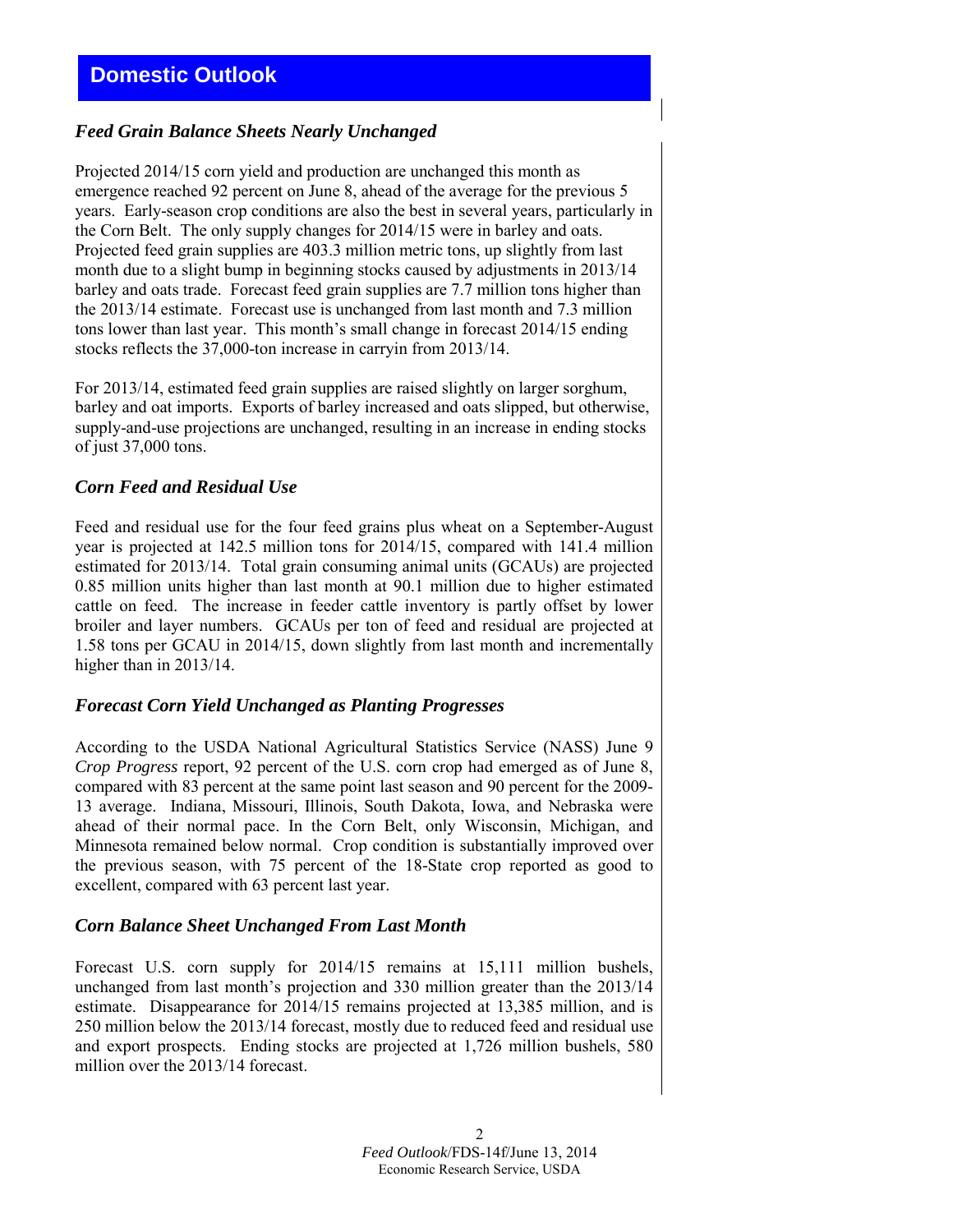The projected season average corn price for 2014/15 is also unchanged from last month, with a range of \$3.85 to \$4.55 per bushel for a midpoint of \$4.20. The forecast 2013/14 average price is lowered 5 cents on the low end and 15 cents on the high end of the range for a midpoint of \$4.55 per bushel, reflecting prices reported to date and recent declines in nearby cash and futures prices.

## *Sorghum Price Projected Lower in 2013/14; Export Pace Remains Strong*

Prices received by U.S. producers for sorghum in 2013/14 are forecast slightly lower this month at \$4.20 to \$4.40 per bushel, down 10 cents at the midpoint to \$4.30 per bushel. Lower corn prices support the downward movement in sorghum prices expected during the summer. The projected season-average price range for 2014/15 remains unchanged this month at \$3.60 to \$4.30 per bushel.

Sorghum marketings remain strong and are bolstered by robust demand from China. In late May, the press office of the U.S. Agency for International Development announced a U.S. commitment of nearly \$300 million in humanitarian aid intended to "help the people of South Sudan who have been placed at risk by the conflict that began last December." Export demand continues to support sorghum prices at a premium to corn at U.S. ports. However, tight old-crop supplies are expected to limit additional exports for 2013/14, at least until the arrival of new-crop supplies later this summer. The onset of timely and substantial rains in Texas and parts of Kansas is likely to contribute to the robustness of the 2014/15 crop and could ultimately enhance available supplies of new-crop sorghum.

## *Barley Imports and Exports Increased for 2013/14*

U.S. imports of barley for 2013/14 are increased by 1.1 million bushels this month. The change results from increased imports attributed to gradual improvements in grain transportation in Canada. Barley exports are increased by 1.9 million bushels, resulting in a net 0.8-million-bushel reduction of 2013/14 ending stocks. Carryin and total supply for 2014/15 are reduced by an identical amount.

The forecast 2013/14 all-barley farm price is reduced by 5 cents this month to \$6.05 per bushel based on declining feed barley prices. The all-barley price for 2014/15 is unchanged this month at the \$4.85-per-bushel midpoint, with a range of \$4.45 to \$5.25 per bushel.

## *Oats Imports, Domestic Price Increased for 2013/14*

Minimal changes to U.S. oats supply-and-demand factors are made this month. Based on the pace of exports, as indicated by U.S. Census Bureau data, the oats export figure is reduced from 2.0 million bushels to 1.5 million for 2013/14. Oats imports for 2013/14 are raised 3.2 million bushels to 93.2 million. After accounting for the resultant net increase in supply, ending stocks for the same marketing year are boosted 3.7 million bushels. Beginning stocks for 2014/15 correspondingly rise 3.7 million bushels, bolstering projected carryout by the same amount.

The oats farm price for the 2013/14 marketing year is forecast at \$3.73 per bushel, up 3 cents from the May projection. The 2014/15 projection, at \$2.70 per bushel on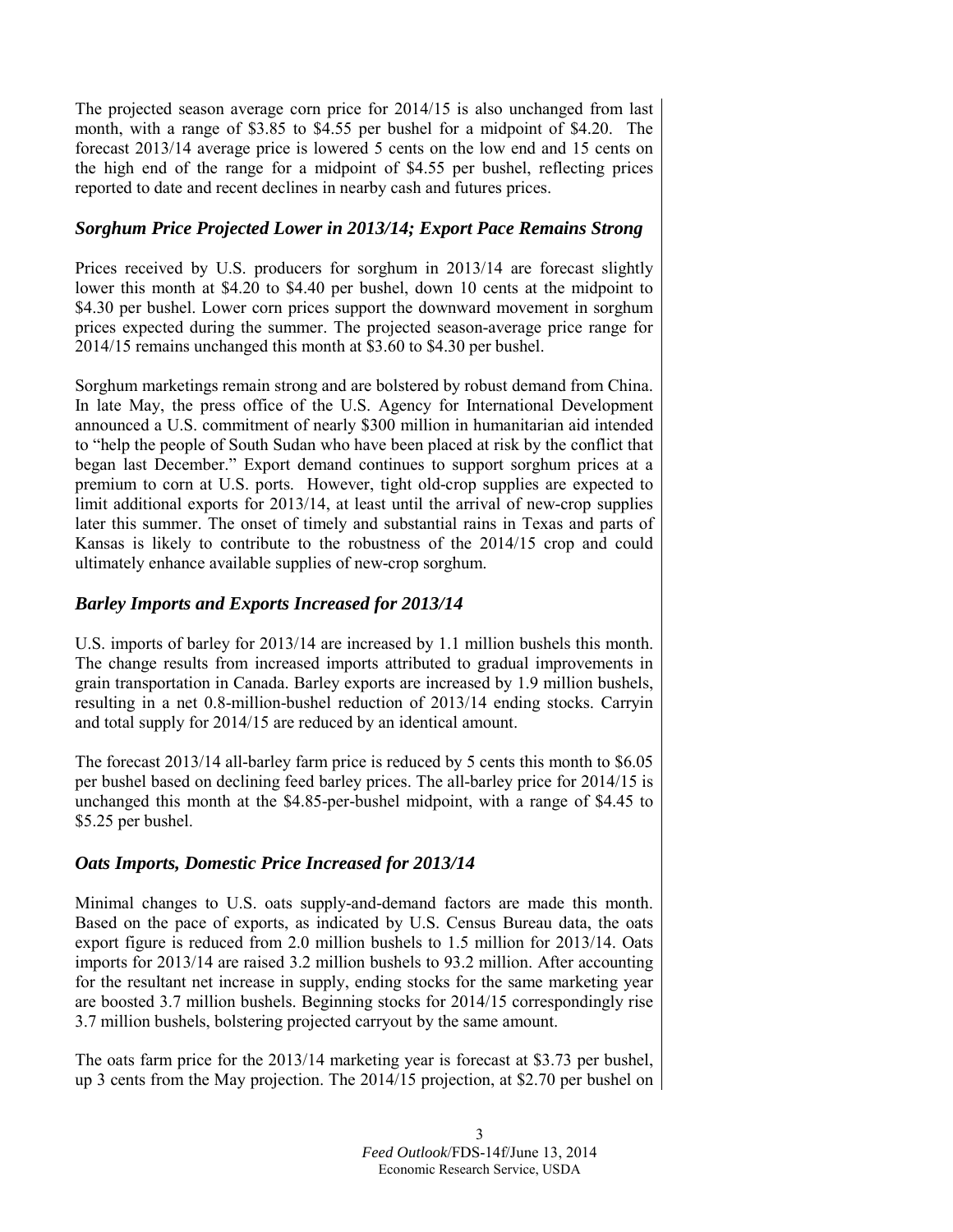the low end and \$3.30 per bushel on the high end of the range, remains unchanged this month.

## *Upcoming Data Releases*

On June 30, NASS will update U.S. corn area in the *Acreage* report. This will be the first survey-based forecast for 2014 harvested area and will provide an update for planted area from the farmer planting intentions reported in the March *Prospective Plantings*. In addition, NASS will also release its estimate of June 1 feed grain stocks in the quarterly *Grain Stocks* report on June 30. The July *Feed Outlook*  report will update feed grain supplies and use reflecting these latest survey-based forecasts and estimates. On August 12, NASS will release its first survey-based forecast of the 2014 U.S. corn crop in the *Crop Production* report.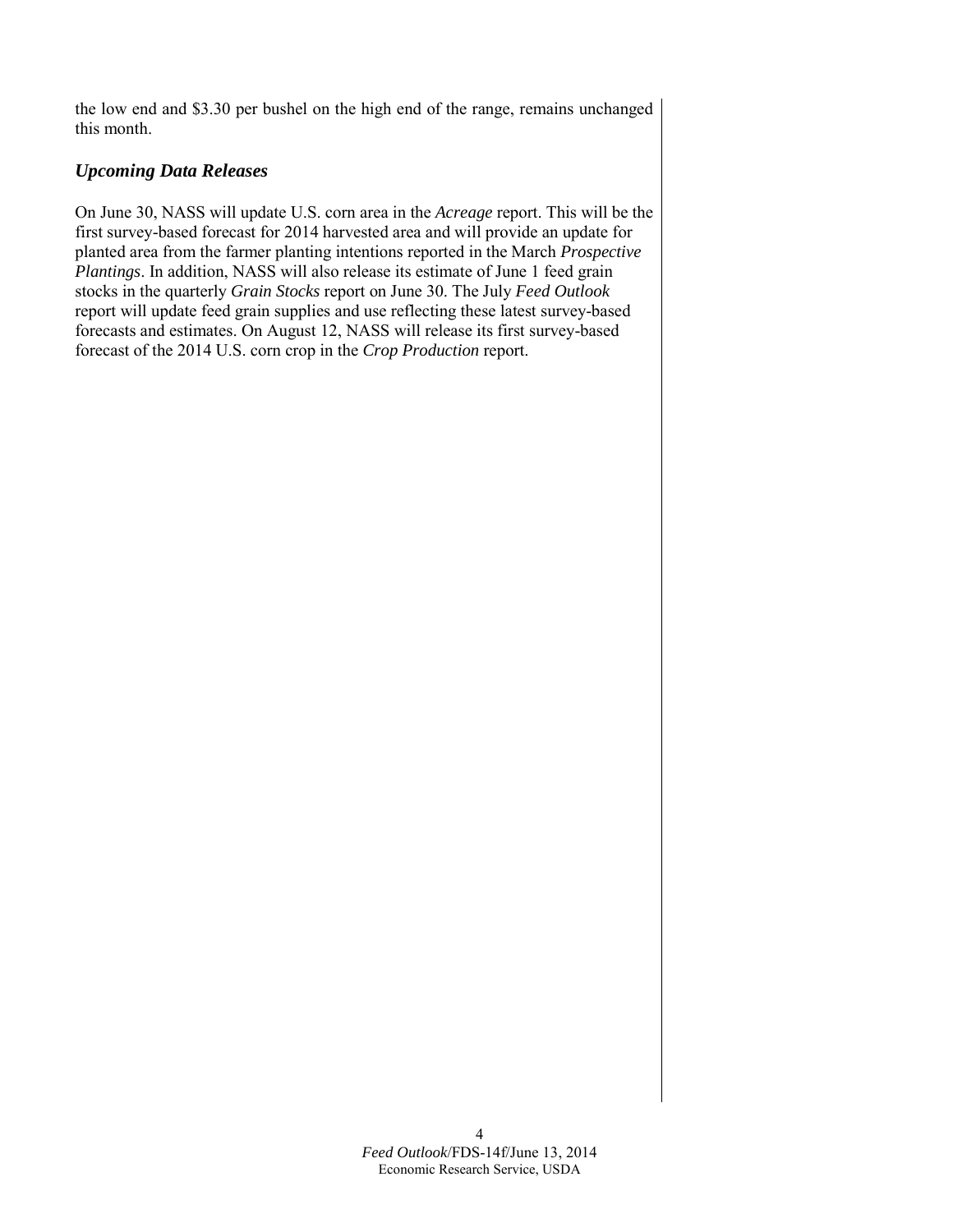# **International Outlook**

#### *Increased Production and Stocks Boost 2014/15 Supplies*

Global coarse grain production is projected to reach 1,258.7 million tons in 2014/15, up 1.5 million this month. Corn production is forecast 2.0 million tons higher, and millet is increased 1.0 million, but barley prospects are cut 1.5 million, with prospects for sorghum, oats, mixed grain, and rye unchanged.

The largest increase in projected coarse grain production is for India, up slightly more than 1.0 million tons for 2014/15. Millet production prospects are raised 1.0 million tons to 12.0 million. The government's  $3<sup>rd</sup>$  Advance Estimate of 2013/14 crops boosted millet production 0.9 million tons to 11.5 million, with record yields of 1.25 tons per hectare reported. In 2014/15, average yields are expected to basically match the previous year's level, boosting projected production. The 3rd Advance Estimate is also the basis for a 1.2-million-ton increase in 2013/14 corn production to 24.2 million tons. Sorghum for 2013/14 is reported down 0.3 million tons to 5.3 million. Barley is a Rabi or winter crop, and the report increased production slightly for both 2013/14 and 2014/15.

Ukraine's 2014/15 corn production prospects are raised 1.0 million tons to 27.0 million, supported by improved yield prospects. The pace of hybrid corn seed imports is up significantly this year, and high-yielding imported seed likely cover more than half the planted area. This is an indicator that Ukrainian corn producers are not cutting back on inputs as much as previously expected. However, the projected yield is still down year over year. Despite heavy spring rains, the 2014 corn planting progressed in a timely fashion, and although current crop conditions are favorable, the critical growth stages are still ahead.

In the EU, May rainfall was abundant across most of the region, allaying some concerns about dryness in Poland, Germany, and parts of France. Corn production prospects are raised 0.6 million tons to 65.2 million, with increased expectations for Hungary, Austria, Czech Republic, and Germany more than offsetting a reduction in Italy, where there are reports of corn land in the Po Valley shifting to soybeans. EU barley prospects for 2014/15 are up 0.2 million tons to 55.9 million, with increases for the UK, Italy, Romania, Hungary, Bulgaria, and Czech more than offsetting a decline for Spain, where spring rain stopped early, trimming yields. Outside the EU, but in the region, rains were excessive in Serbia and Bosnia, with flooding damaging corn in some areas.

Nepal's corn yields for 2013/14 are reported higher, boosting production 0.2 million tons to 2.3 million. Corn production prospects for 2014/15 are also boosted 0.2 million tons as yield increases are expected to be maintained.

Turkey's barley production for 2014/15 is cut 1.8 million tons to 4.0 million due to drought and winter-kill striking small grains production in breadbasket Central Anatolian Plateau.

Corn production changes for 2013/14 are significant for Brazil and South Africa. For Brazil, late rains for second-crop corn grown in the dry season increased yield prospects, boosting production 1.0 million tons to 76.0 million. Most of the second crop is harvested in June, July, and August, leaving this "old crop" mostly still in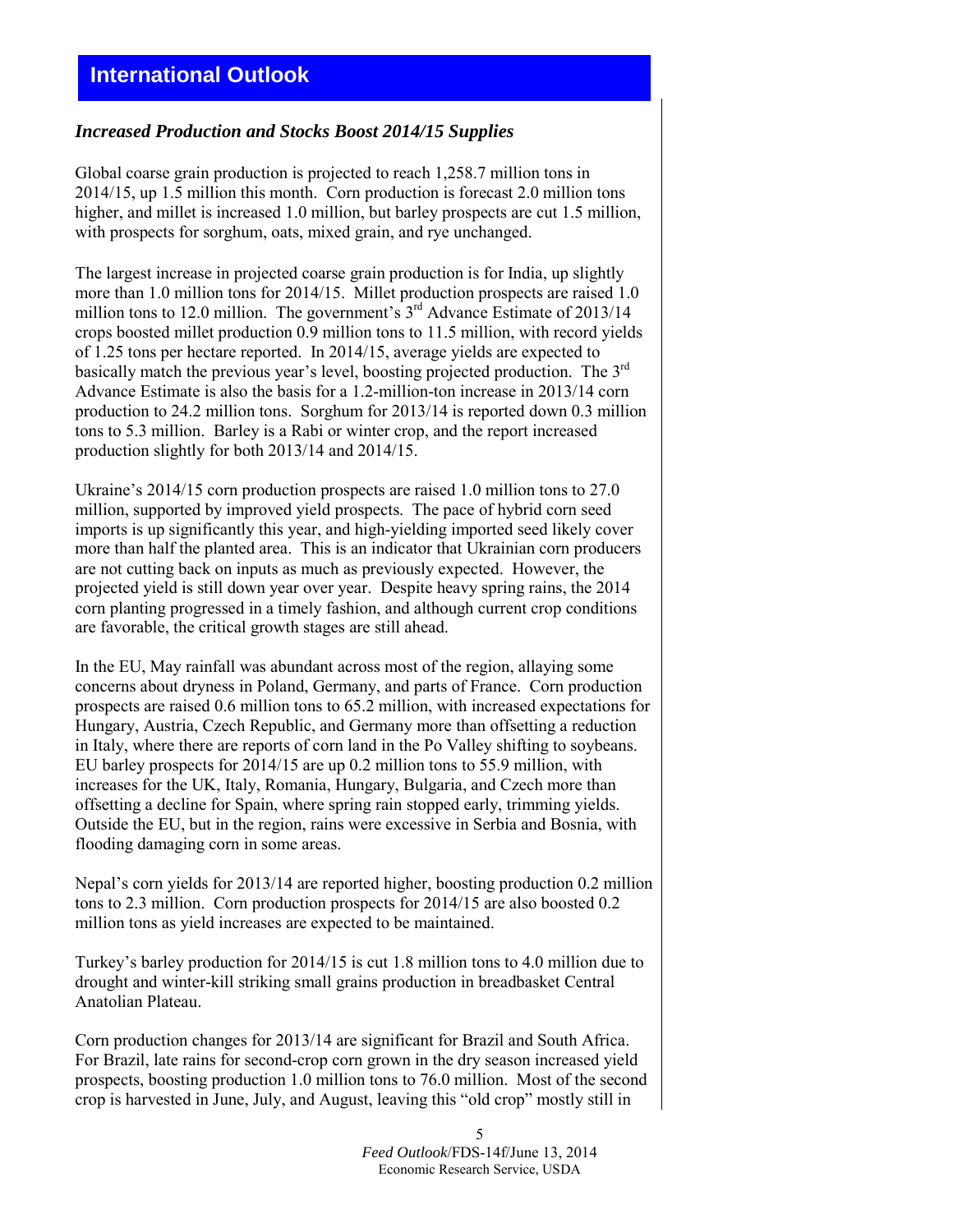the fields. In June, Brazil's Ministry of Agriculture, CONAB, boosted its forecast of second-crop corn. South Africa's corn production is up 0.5 million tons to 14.5 million based on reported deliveries to elevators.

## *Increased Beginning Stocks Contribute to Supplies*

Beginning stocks for 2014/15 are the same as ending stocks for 2013/14, so changes to 2013/14 supply and demand are often reflected in those stocks. While several changes are partly offsetting, global coarse grain beginning stocks for 2014/15 are raised 0.8 million tons this month to 204.6 million. Combined with the 1.5-millionton increase in production, 2014/15 coarse grain supplies are up 2.3 million tons this month.

Argentina's corn stocks are raised 0.5 million tons to 3.5 million as the slow pace of farm marketing trims 2013/14 export prospects. Brazil's increased second-crop corn production prospects are partly offset by increased local marketing year exports, but stock prospects are also increased 0.5 million tons to 15.5 million. Corn stocks for Turkey are raised 0.5 million tons as anticipated winter grain production problems are causing an increase in 2013/14 corn imports. India's coarse grain stocks are up 0.4 million tons to 2.7 million as increased estimated 2013/14 production boosts corn, millet, and barley stocks. Imports are increased for both Egypt and Colombia for 2013/14, boosting stocks 0.4 million tons each to 2.2 million and 0.9 million, respectively.

Reduced 2013/14 ending stocks for several countries partly offset the aforementioned increases. Ukraine's 2013/14 corn exports are raised 1.0 million tons this month as the pace of shipments has been strong, cutting stocks 1.0 million to just 2.2 million. China's corn imports for 2013/14 are reduced 0.5 million tons to 4.0 million as import data indicate that blocked shipments from the United States have not been offset by increased shipments from other origins. This trims ending stocks prospects 0.5 million tons to 77.2 million. For South Africa, strong 2013/14 exports and domestic use more than offset increased corn production, trimming ending stocks 0.3 million tons to 3.1 million. Kenya's corn imports for 2013/14 are sharply down from expectations, mostly reducing estimated food use but also trimming stocks 0.1 million tons to 0.3 million.

## *Estimated 2013/14 Consumption Increased, 2014/15 Slightly Higher*

World coarse grain use estimated for 2013/14 is raised 2.7 million tons this month to 1,237.4 million tons, while projected 2014/15 consumption is increased only 0.2 million to 1,250.7 million. Several changes to forecast 2014/15 use are mostly offsetting.

Turkey's coarse grain use is projected to change in 2014/15 due to a sharply reduced barley crop. Coarse grain use is expected to decline 1 percent year to year instead of growing as previously expected, leaving forecast 2014/15 coarse grain use down 0.6 million tons this month. However, with reduced barley production and tight world supplies supporting prices, barley use is projected down 1.6 million tons, with feed use dropping to 4.3 million. Barley imports are up just 0.2 million. Competitively priced corn is expected to replace barley, boosting Turkey's corn feed use 1.0 million tons to 6.4 million tons.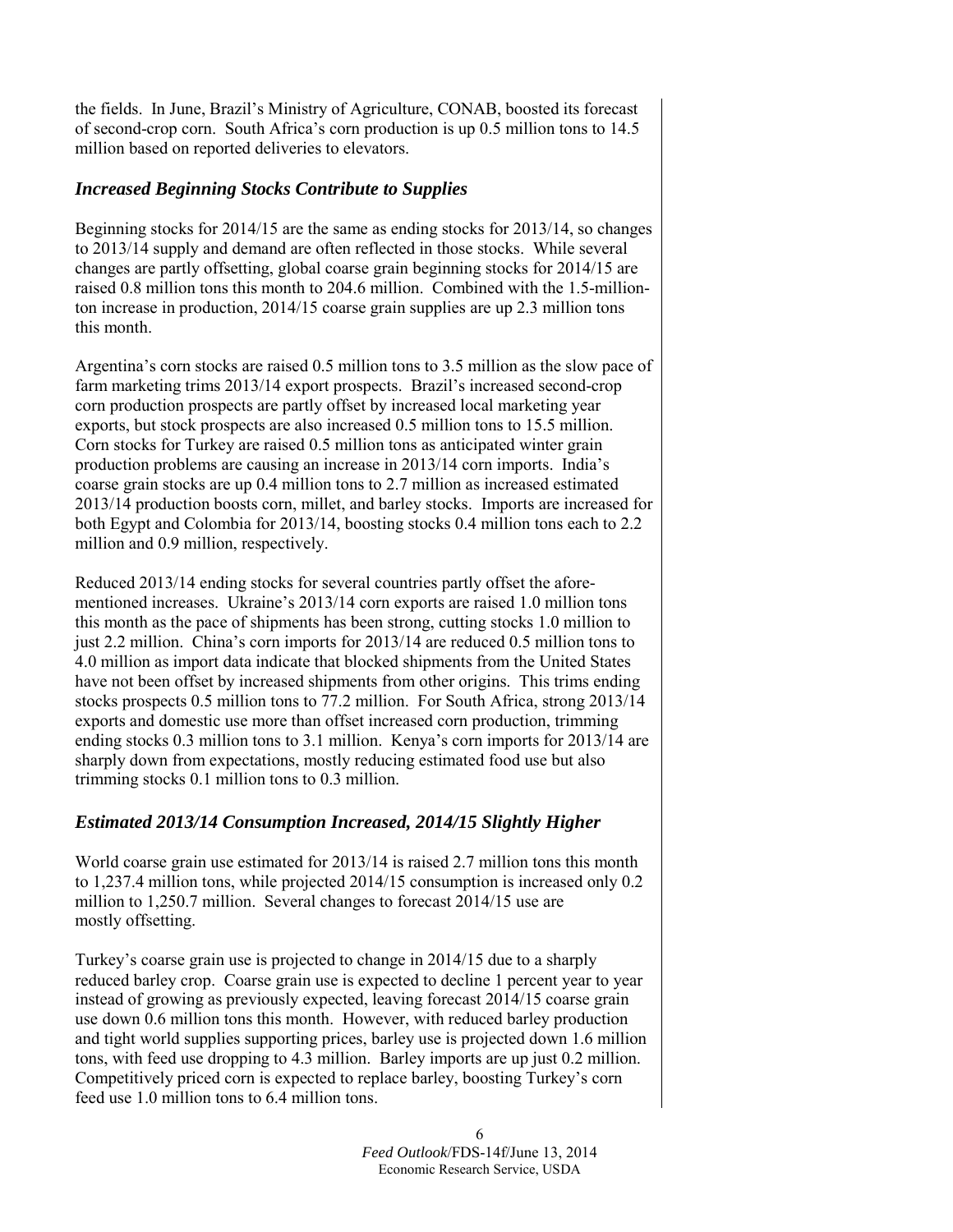India's coarse grain use is changed this month due to production revisions. For 2013/14, coarse grain use is up 0.95 million tons to 37.4 million. Millet consumption is increased 0.8 million, with 0.3 million of the increase for feed and 0.5 million for food. Corn use is estimated up 0.4 million tons, all in feed. However, with reduced production, sorghum use is trimmed 0.25 million tons, with a slight (0.05 million) reduction in feed. The net change is up 0.3 million tons for coarse grain food use and 0.65 million for feed. The 2014/15 projected consumption reflects increased millet prospects, boosting food use 0.5 million tons.

For Ukraine, projected 2014/15 corn supplies are unchanged this month with increased production offset by reduced beginning stocks. However, the pattern of estimated use and stocks for 2013/14 indicates the corn market in Ukraine is comfortable with a lower level of working stocks than estimated previously. This provides supplies to boost domestic feed use 0.5 million tons, supporting ongoing growth in meat production.

Russia's increased 2014/15 corn production and expanding meat production boost corn feed use 0.3 million tons to 8.0 million. However, for 2013/14, increased exports are constraining internal corn feed use, down 0.3 million tons to 6.9 million.

Egypt's strong corn import pace for 2013/14 supports a 0.1-million-ton increase in corn feed use for both 2013/14 and 2014/15.

Kenya's corn food use in 2013/14 is cut 0.5 million tons to 2.8 million, as the sluggish import pace has not offset the small crop. A small increase in sorghum food use is marginally offsetting. For 2014/15, tight beginning stocks will limit corn food use, projected down 0.1 million tons this month to 3.3 million.

For the EU, 2014/15 coarse grain use is unchanged, but corn feed is projected up 0.5 million tons while barley feed is cut by the same amount. Increased exports and the need to maintain reasonable stocks will limit barley feed use. For 2013/14, corn feed use is estimated up 1.0 million tons to 57.0 million due to strong imports and the competitive price of corn, compared with that of other grains.

South Africa's 2013/14 corn food use is estimated up 0.3 million tons to 6.3 million, supported by increased production. Philippines 2013/14 estimated corn feed use is raised 0.1 million tons, reflecting imports.

### *World Coarse Grain Stocks Forecast Higher*

Global 2014/15 coarse grain ending stocks are projected up 2.1 million tons this month to 212.6 million. With only a small increase in projected use, increased production and beginning stocks mostly expand forecast ending stocks. Corn stocks are up 0.9 million tons this month to 182.7 million, millet stocks are increased 0.6 million to 1.0 million, barley is up 0.5 million to 18.8 million, and oats and sorghum are up slightly.

The largest change in projected coarse grain ending stocks is for India, up 0.95 million tons to 2.5 million. Most of the increase is for millet, up 0.6 million tons, but corn is also up 0.3, and barley is up slightly. EU 2014/15 coarse grain ending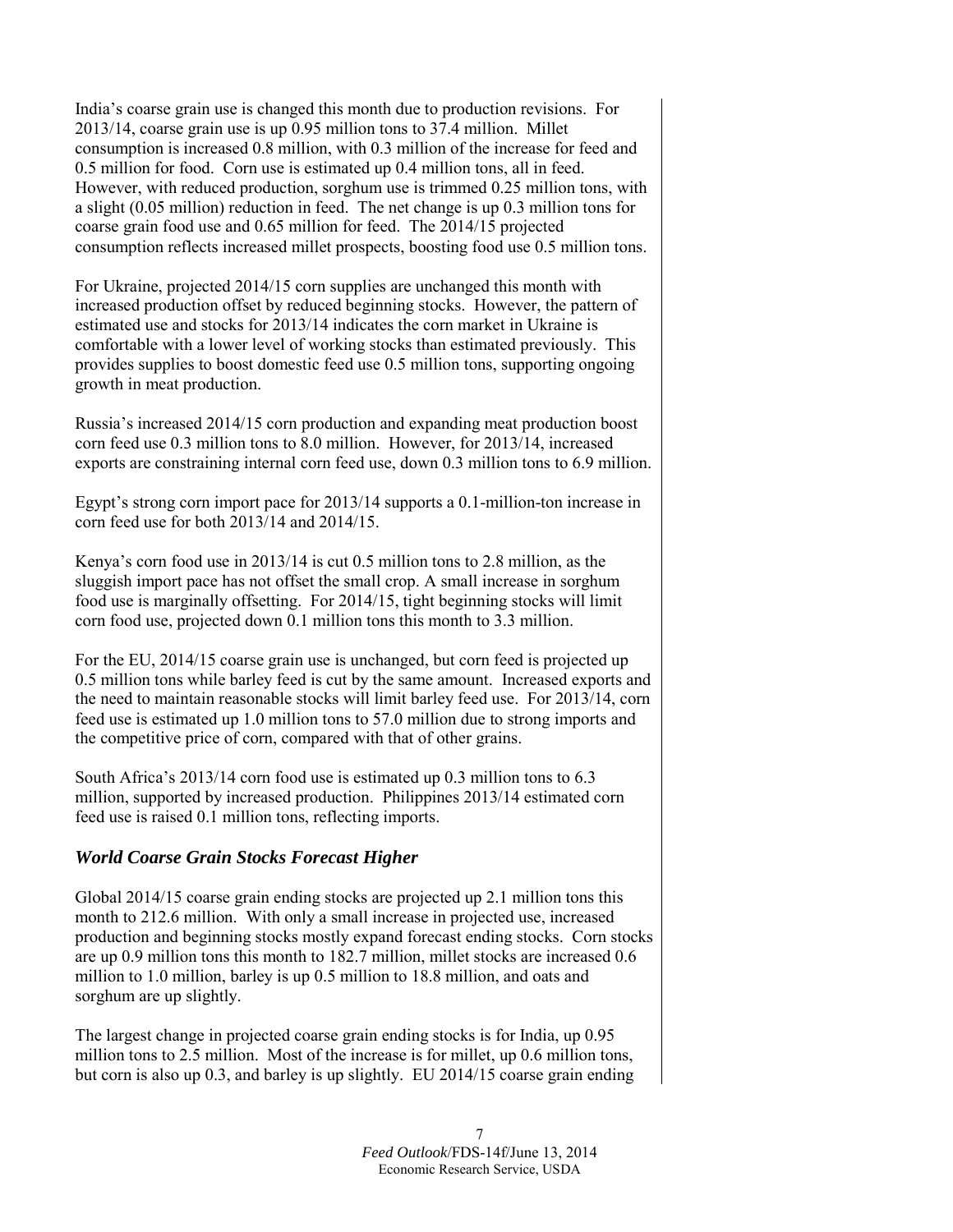stocks are forecast up 0.5 million tons to 12.2 million, with barley up 0.4 million and corn increased 0.1 million.

Argentina's corn stocks are boosted 0.5 million tons to 4.5 million as increased beginning stocks are rolled into ending stocks. Producers are expected to continue to find holding commodities an alternative store of value compared to local currency. Brazil's projected corn stocks are also increased 0.5 million tons to 13.8 million, supported by increased beginning stocks. Conversely, China's and Ukraine's corn ending stocks are cut 0.5 million tons each, to 78.1 million and 2.2 million, respectively, reflecting lower beginning stocks. South Africa's reduced beginning stocks are cutting projected corn ending stocks 0.3 million tons to 3.0 million.

Corn ending stocks for Colombia and Egypt are increased 0.4 and 0.3 million tons, respectively, as strong 2013/14 imports boost 2014/15 beginning stocks.

## *World Trade up for 2013/14 and 2014/15, but U.S. Exports Unchanged*

World coarse grain trade for October-September 2013/14 is forecast 1.1 million tons higher this month to a record 149.5 million, and 2014/15 is projected close behind, up 0.8 million tons to 149.1 million. Corn accounts for the increase in 2013/14 trade, while 2014/15 corn trade is up 0.5 million tons this month to 118.4 million.

Turkey's 2014/15 corn imports are projected up 0.5 million tons to 2.0 million due to a shortfall in barley production. Barley imports are projected up 0.2 million tons to 0.5 million. Corn supplies are abundant in nearby exporting countries while barley markets are relatively tight with Saudi Arabia's purchases supporting prices.

Brazil's 2014/15 corn exports are raised 0.5 million tons to 22.0 million, supported by an increase in 2013/14 second-crop corn production, mostly marketed during the 2014/15 October-September trade year. Reduced corn production in Serbia trims export prospects 0.2 million tons to 2.1 million, while increased 2013/14 production in South Africa supports a 0.2-million-increase in export prospects to 2.5 million for the October-September 2014/15 trade year.

U.S. corn export prospects for 2014/15 remain projected to reach 43 million tons (1.7 billion bushels for the September-August local marketing year). As of May 29, 2014 export sales for the new marketing year reached 3.0 million tons, down from 4.8 million a year ago for the 2013/14 marketing year.

World corn trade in 2013/14 is forecast to reach a record 119.4 million tons, up 1.1 million this month. EU corn imports are projected up 1.0 million tons to 14.0 million. The pace of import licenses reveals the EU appetite for attractively priced corn imports. While meat production in the EU is fairly stable, corn has been increasing its share in feed rations. Turkey's 2013/14 corn imports are forecast up 0.5 million tons to 1.5 million based on the strong pace of recent purchases. The shortfall in expected winter grains production provides an incentive to boost imports. Egypt's corn imports are increased 0.5 million tons to 7.0 million, and Colombia's imports are increased 0.4 million to 4.5 million, both supported by the strong pace of purchases and demand from the poultry sector. The Philippines pace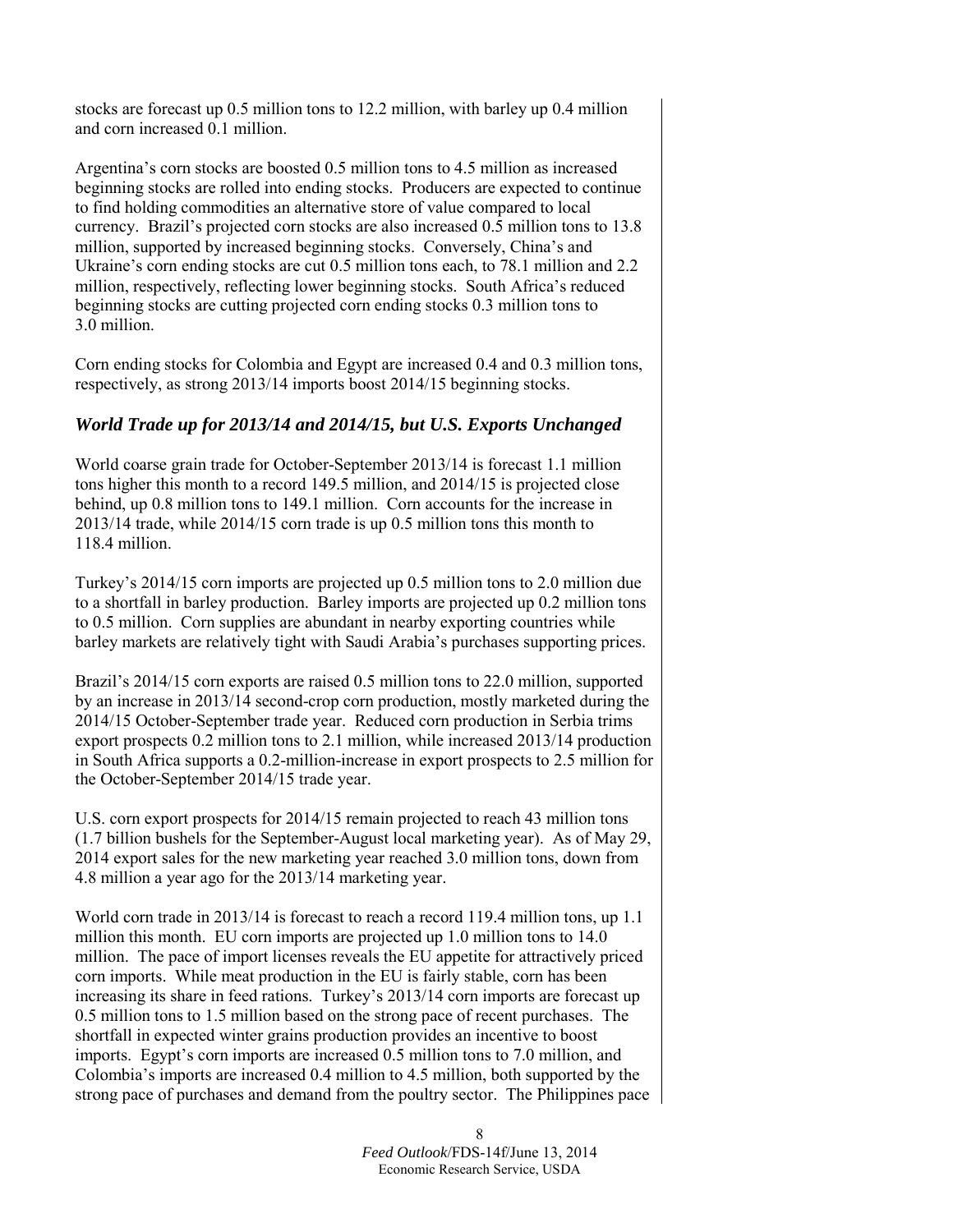of recent corn imports boosts the forecast for 2013/14 0.1 million tons to 0.7 million.

However, China's 2013/14 corn imports are cut 0.5 million tons to 4.0 million as the rejection of U.S. corn shipments has not been offset by a significant increase in imports from other origins. Also, Kenya's corn imports are cut 0.6 million tons to only 0.2 million. Corn supplies are tight, and the recent short-season rains were far below normal, limiting the upcoming harvest. Corn prices in Kenya reflect the tight supplies, but no significant imports have been reported. The government has announced the intention of permitting imports from neighboring countries with surplus supplies, but there is no evidence that arrangements will be made to move large volumes before the end of the 2013/14 trade year.

Corn export prospects for 2013/14 are adjusted for several countries based on the pace of recent sales and shipments. Ukraine's corn exports are increased 1.0 million tons to 20.0 million as shipments have not slowed as much as expected. Political problems have not disrupted export shipments, and the exchange rate makes exporting attractive. Ukraine appears willing to draw stocks down to low levels to maximize exports. The pace of corn export shipments also supports increases for India, up 0.5 million tons to 3.5 million; Russia, up 0.3 million to 3.8 million; and South Africa, up 0.3 million to 2.3 million. However, sales and shipments from Argentina and Brazil have been relatively sluggish, reducing forecast exports 0.5 million tons each to 9.5 million and 20.5 million, respectively.

U.S. corn exports remain forecast to reach 48.0 million tons (1.9 billion bushels for the local marketing year). May 2014 corn export inspections reached 4.9 million tons, confirming the strong pace of shipments in recent months. At the end of May, outstanding export sales for 2013/14 were 12.4 million tons, up from 3.4 million a year ago.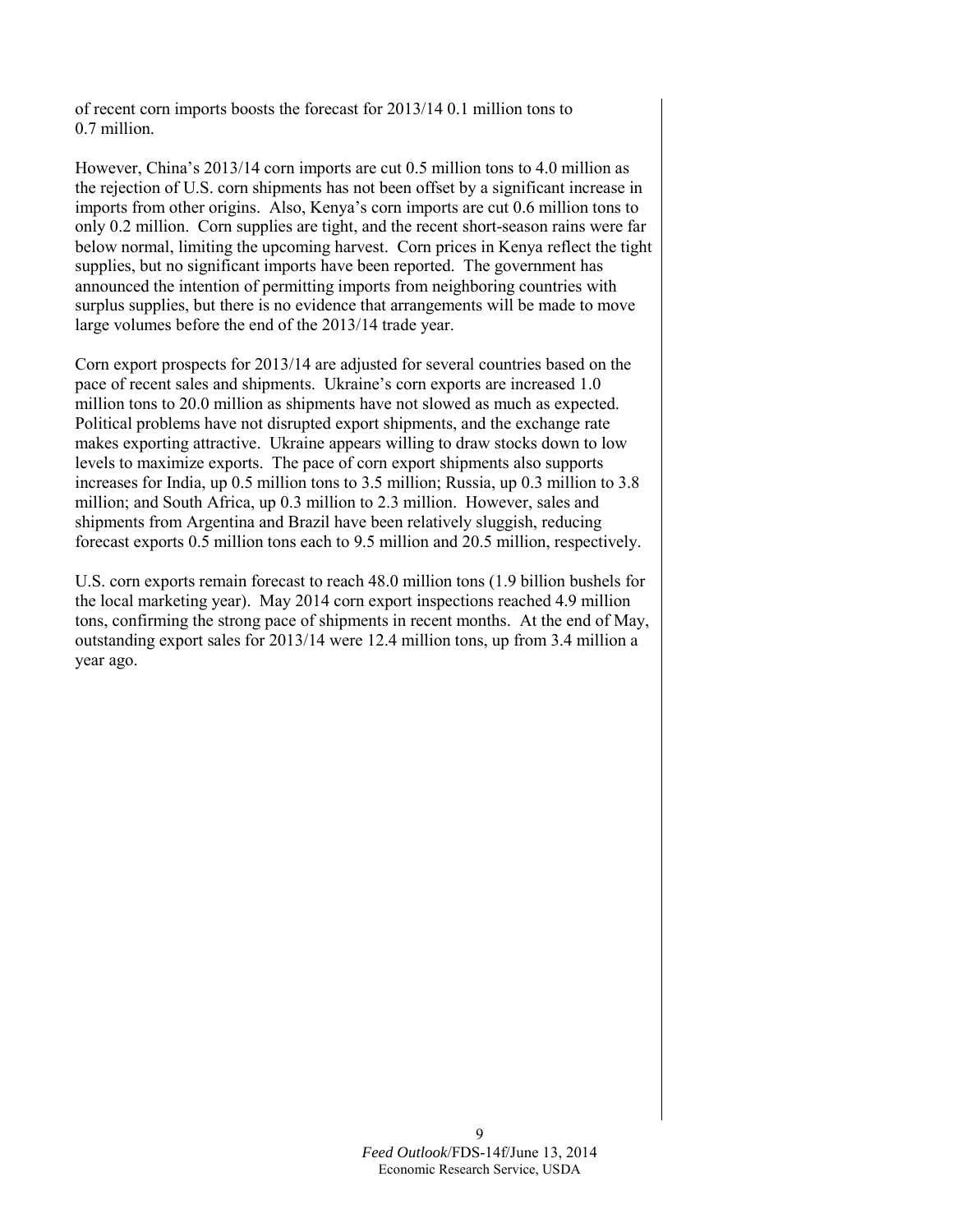#### **Contact Information**

Thomas Capehart (domestic), (202)-694-5313, tcapehart@ers.usda.gov Edward Allen (international), (202)-694-5288, [ewallen@ers.usda.gov](mailto:ewallen@ers.usda.gov) Jennifer Bond, (economist), (202)-694-5326, jkbond@ers.usda.gov Verna Daniels (Web publishing), (202)-694-5301, [vblake@ers.usda.gov](mailto:vblake@ers.usda.gov)

#### **Subscription Information**

#### Subscribe to ERS e-mail notification service at

http://www.ers.usda.gov/subscribe-to-ers-e-newsletters.aspx to receive timely notification of newsletter availability. Printed copies can be purchased from the USDA Order Desk by calling 1-800-363-2068 (specify the issue number)

To order printed copies of the five field crop newsletters—cotton and wool, feed, rice, oil crops, and wheat—as a series, specify series SUB-COR-4043

*Feed Monthly Tables, (http://www.ers.usda.gov/publications/fds-feed-outlook/) Feed Chart Gallery, (http://www.ers.usda.gov/data-products/chart-gallery.aspx)* 

#### *Data*

#### Feed Grains Database

(http://ers.usda.gov/data-products/feed-grains-database.aspx) is a queryable database that contains monthly, quarterly, and annual data on prices, supply, and use of corn and other feed grains. This includes data published in the monthly Feed Outlook and the annual Feed Yearbook reports.

## *Related Websites*

Feed Outlook (http://usda.mannlib.cornell.edu/MannUsda/viewDocumentInfo.do?documentID=1273 WASDE) (http://usda.mannlib.cornell.edu/MannUsda/viewDocumentInfo.do?documentID=1194) Grain Circular (http://www.fas.usda.gov/grain/Current/default.asp) World Agricultural Production (http://www.fas.usda.gov/wap\_arc.asp) Corn Briefing Room (http://ers.usda.gov/topics/crops/corn.aspx)

The U.S. Department of Agriculture (USDA) prohibits discrimination in all its programs and activities on the basis of race, color, national origin, age, disability, and, where applicable, sex, marital status, familial status, parental status, religion, sexual orientation, genetic information, political beliefs, reprisal, or because all or a part of an individual's income is derived from any public assistance program. (Not all prohibited bases apply to all programs.) Persons with disabilities who require alternative means for communication of program information (Braille, large print, audiotape, etc.) should contact USDA's TARGET Center at (202) 720-2600 (voice and TDD). To file a complaint of discrimination write to USDA, Director, Office of Civil Rights, 1400 Independence Avenue, S.W., Washington, D.C. 20250-9410 or call (800) 795- 3272 (voice) or (202) 720-6382 (TDD). USDA is an equal opportunity provider and employer.

## **E mail Notification**

Readers of ERS outlook reports have two ways they can receive an e-mail notice about release of reports and associated data.

• Receive timely notification (soon after the report is posted on the web) via USDA's Economics, Statistics and Market Information System (which is housed at Cornell University's Mann Library). Go to [http://usda.mannlib.cornell.edu/](http://usda.mannlib.cornell.edu/MannUsda/aboutEmailService.do) [MannUsda/aboutEmailService.do](http://usda.mannlib.cornell.edu/MannUsda/aboutEmailService.do) and follow the instructions to receive e-mail notices about ERS, Agricultural Marketing Service, National Agricultural Statistics Service, and World Agricultural Outlook Board products.

• Receive weekly notification (on Friday afternoon) via the ERS website. Go to http://www.ers.usda.gov/subscrib e-to-ers-e-newsletters.aspx and follow the instructions to receive notices about ERS outlook reports, Amber Waves magazine, and other reports and data products on specific topics. ERS also offers RSS (really simple syndication) feeds for all ERS products. Go to http://www.ers.usda.gov/rss/ to get started.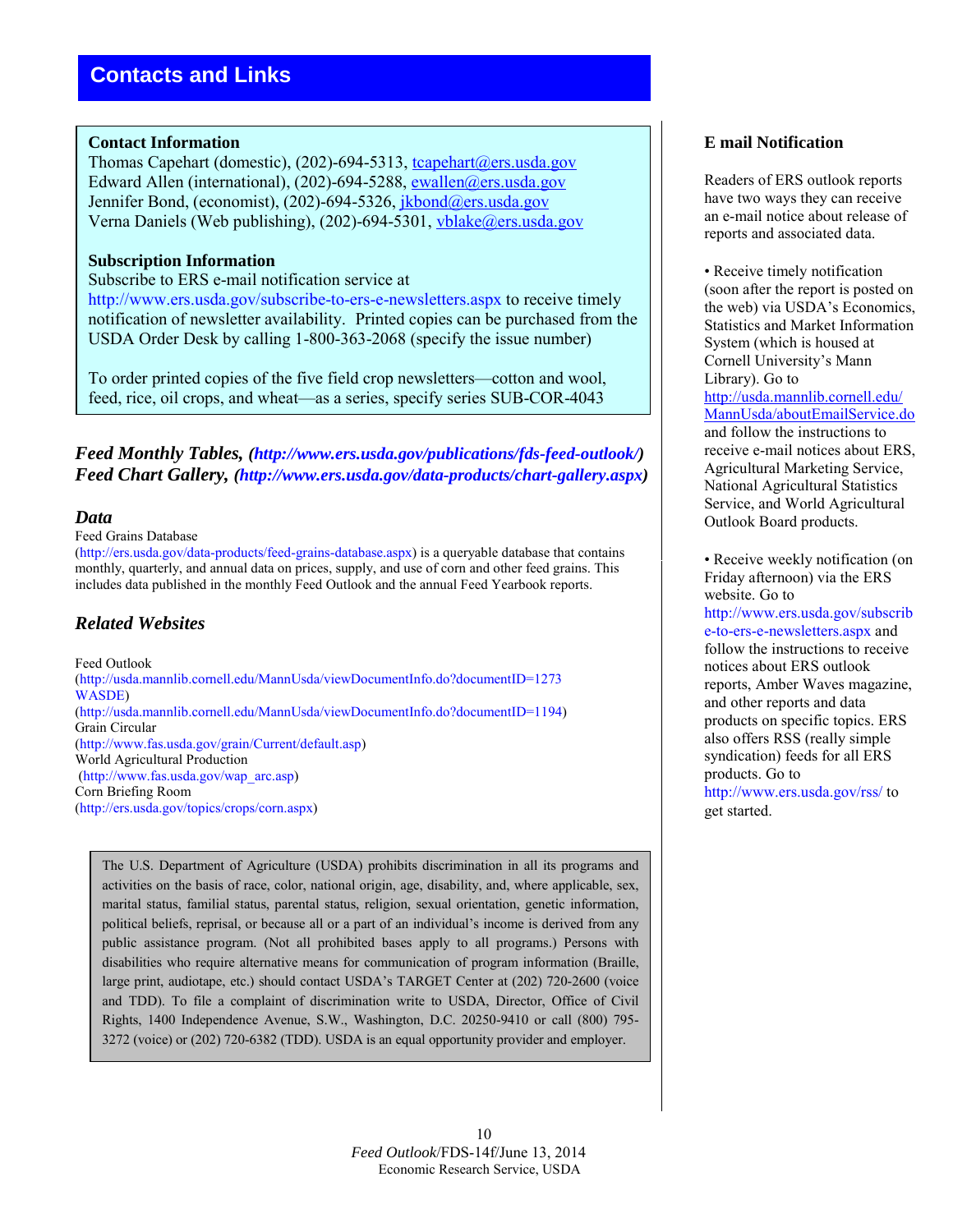**Tables**

Table 1--Feed grains: U.S. quarterly supply and disappearance (million bushels), 6/13/2014

|                |                         |                 |           |            |                |        |            |                    |         |                     |        | ram                  |
|----------------|-------------------------|-----------------|-----------|------------|----------------|--------|------------|--------------------|---------|---------------------|--------|----------------------|
|                |                         |                 |           |            |                |        | Food,      | seed, and Feed and |         |                     |        | price 2/<br>(dollars |
|                | Commodity, market year, |                 | Beginning |            |                | Total  | industrial | residual           |         | Total<br>disappear- | Ending | per                  |
| and quarter 1/ |                         |                 | stocks    | Production | Imports        | supply | use        | use                | Exports | ance                | stocks | bushel)              |
| Corn           |                         | 2011/12 Sep-Nov | 1,128     | 12,360     | 4              | 13,491 | 1,612      | 1,826              | 406     | 3,844               | 9,647  | 5.87                 |
|                |                         | Dec-Feb         | 9,647     |            | $\overline{4}$ | 9,651  | 1,640      | 1,543              | 444     | 3,627               | 6,023  | 6.06                 |
|                |                         | Mar-May         | 6,023     |            | 11             | 6,034  | 1,626      | 859                | 401     | 2,886               | 3,148  | 6.34                 |
|                |                         | Jun-Aug         | 3,148     |            | 11             | 3,159  | 1,551      | 328                | 291     | 2,170               | 989    | 7.02                 |
|                |                         | Mkt yr          | 1,128     | 12,360     | 29             | 13,517 | 6,428      | 4,557              | 1,543   | 12,528              | 989    | 6.22                 |
|                |                         | 2012/13 Sep-Nov | 989       | 10,780     | 35             | 11,804 | 1,468      | 2,082              | 221     | 3,771               | 8,033  | 6.87                 |
|                |                         | Dec-Feb         | 8,033     |            | 48             | 8,080  | 1,438      | 1,079              | 163     | 2,681               | 5,400  | 6.95                 |
|                |                         | Mar-May         | 5,400     |            | 40             | 5,440  | 1,569      | 920                | 185     | 2,674               | 2,766  | 7.04                 |
|                |                         | Jun-Aug         | 2,766     |            | 40             | 2,806  | 1,576      | 247                | 162     | 1,985               | 821    | 6.67                 |
|                |                         | Mkt yr          | 989       | 10,780     | 162            | 11,932 | 6,051      | 4,329              | 731     | 11,111              | 821    | 6.89                 |
|                |                         | 2013/14 Sep-Nov | 821       | 13,925     | 14             | 14,760 | 1,555      | 2,406              | 347     | 4,308               | 10,453 | 4.70                 |
|                |                         | Dec-Feb         | 10,453    |            | $\overline{7}$ | 10,459 | 1,602      | 1,453              | 398     | 3,454               | 7,006  | 4.40                 |
|                |                         | Mkt yr          | 821       | 13,925     | 35             | 14,781 | 6,435      | 5,300              | 1,900   | 13,635              |        | 1,146 4.45-4.65      |
|                | 2014/15 Mkt yr          |                 | 1,146     | 13,935     | 30             | 15,111 | 6,435      | 5,250              | 1,700   | 13,385              |        | 1,726 3.85-4.55      |
|                | Sorghum 2011/12 Sep-Nov |                 | 27.45     | 214.44     | 0.00           | 241.89 | 24.50      | 44.31              | 22.13   | 90.94               | 150.95 | 5.98                 |
|                |                         | Dec-Feb         | 150.95    |            | 0.05           | 151.00 | 25.51      | 5.64               | 11.78   | 42.93               | 108.07 | 5.97                 |
|                |                         | Mar-May         | 108.07    |            | 0.05           | 108.12 | 26.51      | 15.36              | 7.72    | 49.59               | 58.53  | 6.00                 |
|                |                         | Jun-Aug         | 58.53     |            | 0.01           | 58.53  | 8.47       | 5.29               | 21.81   | 35.58               | 22.95  | 6.02                 |
|                |                         | Mkt yr          | 27.45     | 214.44     | 0.11           | 242.00 | 85.00      | 70.61              | 63.44   | 219.05              | 22.95  | 5.99                 |
|                |                         | 2012/13 Sep-Nov | 22.95     | 246.93     | 1.09           | 270.97 | 24.92      | 78.87              | 27.34   | 131.13              | 139.85 | 6.86                 |
|                |                         | Dec-Feb         | 139.85    |            | 0.06           | 139.91 | 24.92      | 4.60               | 18.85   | 48.37               | 91.54  | 6.76                 |
|                |                         | Mar-May         | 91.54     |            | 5.52           | 97.06  | 25.86      | 16.52              | 13.57   | 55.95               | 41.11  | 6.67                 |
|                |                         | Jun-Aug         | 41.11     |            | 2.91           | 44.01  | 19.55      | $-6.93$            | 16.24   | 28.86               | 15.15  | 5.30                 |
|                |                         | Mkt yr          | 22.95     | 246.93     | 9.57           | 279.46 | 95.24      | 93.07              | 76.00   | 264.30              | 15.15  | 6.33                 |
|                |                         | 2013/14 Sep-Nov | 15.15     | 389.05     | 0.01           | 404.21 | 36.00      | 103.37             | 33.44   | 172.81              | 231.39 | 4.26                 |
|                |                         | Dec-Feb         | 231.39    |            | 0.01           | 231.40 | 12.60      | 2.46               | 43.82   | 58.87               | 172.53 | 4.21                 |
|                |                         | Mkt yr          | 15.15     | 389.05     | 0.02           | 404.22 | 95.00      | 110.00             | 180.00  | 385.00              |        | 19.22 4.20-4.40      |
|                | 2014/15 Mkt yr          |                 | 19.22     | 360.00     |                | 379.22 | 105.00     | 90.00              | 160.00  | 355.00              |        | 24.22 3.60-4.30      |
|                |                         |                 |           |            |                |        |            |                    |         |                     |        |                      |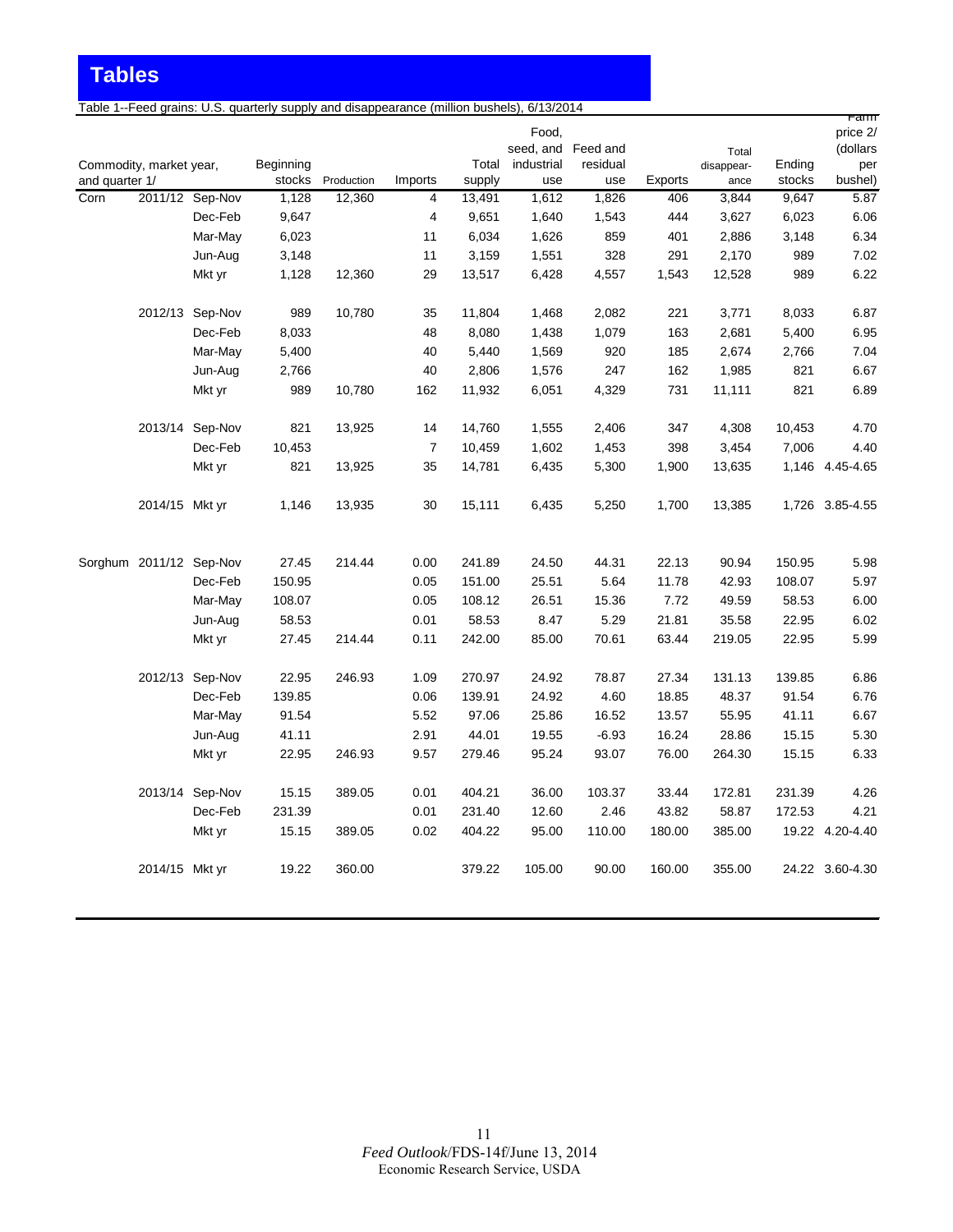|  |  | Table 1--Feed grains: U.S. quarterly supply and disappearance, cont. (million bushels), 6/13/2014 |  |  |
|--|--|---------------------------------------------------------------------------------------------------|--|--|
|--|--|---------------------------------------------------------------------------------------------------|--|--|

|                |                         |                 |           |            |                         |        | Food,<br>seed, and Feed and |              |                         |                     |        | <u>ramm</u><br>price 2/<br>(dollars |
|----------------|-------------------------|-----------------|-----------|------------|-------------------------|--------|-----------------------------|--------------|-------------------------|---------------------|--------|-------------------------------------|
|                | Commodity, market year, |                 | Beginning |            |                         | Total  | industrial                  | residual     |                         | Total<br>disappear- | Ending | per                                 |
| and quarter 1/ |                         |                 | stocks    | Production | Imports                 | supply | use                         | use          | Exports                 | ance                | stocks | bushel)                             |
| Barley         |                         | 2011/12 Jun-Aug | 89        | 156        | $\mathbf{1}$            | 246    | 41                          | 26           | 3                       | 71                  | 175    | 5.14                                |
|                |                         | Sep-Nov         | 175       |            | $\overline{\mathbf{4}}$ | 179    | 39                          | $-2$         | 3                       | 40                  | 139    | 5.46                                |
|                |                         | Dec-Feb         | 139       |            | $\overline{7}$          | 145    | 38                          | 12           | $\mathbf{1}$            | 52                  | 94     | 5.44                                |
|                |                         | Mar-May         | 94        |            | 5                       | 99     | 37                          | $\mathbf{1}$ | $\mathbf{1}$            | 39                  | 60     | 5.52                                |
|                |                         | Mkt yr          | 89        | 156        | 16                      | 261    | 155                         | 38           | 9                       | 201                 | 60     | 5.35                                |
|                |                         | 2012/13 Jun-Aug | 60        | 220        | $\mathbf 5$             | 285    | 40                          | 45           | 3                       | 89                  | 197    | 6.40                                |
|                |                         | Sep-Nov         | 197       |            | 6                       | 203    | 38                          | 3            | 3                       | 45                  | 158    | 6.46                                |
|                |                         | Dec-Feb         | 158       |            | 6                       | 164    | 37                          | 9            | $\mathbf{1}$            | 47                  | 117    | 6.44                                |
|                |                         | Mar-May         | 117       |            | 6                       | 123    | 40                          | $\mathbf{1}$ | $\mathbf{1}$            | 42                  | 80     | 6.42                                |
|                |                         | Mkt yr          | 60        | 220        | 23                      | 304    | 155                         | 59           | 9                       | 223                 | 80     | 6.43                                |
|                |                         | 2013/14 Jun-Aug | 80        | 215        | $\boldsymbol{2}$        | 298    | 40                          | 59           | 3                       | 102                 | 196    | 6.23                                |
|                |                         | Sep-Nov         | 196       |            | $\mathbf 5$             | 201    | 39                          | $-11$        | 3                       | 31                  | 169    | 5.93                                |
|                |                         | Dec-Feb         | 169       |            | $\overline{4}$          | 173    | 38                          | 10           | $\overline{\mathbf{4}}$ | 52                  | 122    | 6.01                                |
|                |                         | Mkt yr          | 80        | 215        | 18                      | 314    | 155                         | 60           | 14                      | 229                 | 85     | 6.05                                |
|                | 2014/15 Mkt yr          |                 | 85        | 196        | 25                      | 306    | 154                         | 60           | 10                      | 224                 |        | 82 4.45-5.25                        |
| Oats           |                         | 2011/12 Jun-Aug | 68        | 54         | 18                      | 139    | 17                          | 43           | $\mathbf{1}$            | 61                  | 78     | 3.27                                |
|                |                         | Sep-Nov         | 78        |            | 36                      | 114    | 18                          | 17           | $\mathbf{1}$            | 35                  | 79     | 3.62                                |
|                |                         | Dec-Feb         | 79        |            | 24                      | 103    | 17                          | 11           | $\mathbf 0$             | 29                  | 75     | 3.53                                |
|                |                         | Mar-May         | 75        |            | 16                      | 91     | 24                          | 12           | 0                       | 36                  | 55     | 3.95                                |
|                |                         | Mkt yr          | 68        | 54         | 94                      | 215    | 76                          | 82           | $\overline{2}$          | 160                 | 55     | 3.49                                |
|                |                         | 2012/13 Jun-Aug | 55        | 64         | 29                      | 148    | 17                          | 46           | $\pmb{0}$               | 63                  | 85     | 3.76                                |
|                |                         | Sep-Nov         | 85        |            | 27                      | 112    | 18                          | 21           | $\mathbf 0$             | 39                  | 73     | 3.84                                |
|                |                         | Dec-Feb         | 73        |            | 17                      | 90     | 17                          | 20           | 0                       | 38                  | 53     | 4.02                                |
|                |                         | Mar-May         | 53        |            | 20                      | 72     | 24                          | 12           | 0                       | 36                  | 36     | 4.35                                |
|                |                         | Mkt yr          | 55        | 64         | 93                      | 212    | 76                          | 98           | $\mathbf{1}$            | 176                 | 36     | 3.89                                |
|                |                         | 2013/14 Jun-Aug | 36        | 66         | 17                      | 120    | 17                          | 38           | $\pmb{0}$               | 56                  | 63     | 3.75                                |
|                |                         | Sep-Nov         | 63        |            | 28                      | 91     | 18                          | 25           | $\mathbf 0$             | 43                  | 48     | 3.50                                |
|                |                         | Dec-Feb         | 48        |            | 20                      | 68     | 16                          | 16           | $\mathbf 0$             | 33                  | 35     | 3.67                                |
|                |                         | Mkt yr          | 36        | 66         | 93                      | 195    | 75                          | 90           | $\overline{2}$          | 167                 | 29     | 3.73                                |
|                | 2014/15 Mkt yr          |                 | 29        | 71         | 100                     | 200    | 77                          | 80           | $\overline{2}$          | 159                 |        | 41 2.70-3.30                        |

Latest market year is projected; previous market year is estimated. Totals may not add due to rounding.

1/ Corn and sorghum, September 1-August 31 marketing year; Barley and oats, June 1-May 31 marketing year.

2/ Average price received by farmers based on monthly price weighted by monthly marketings. For the latest market year, quarterly prices are calculated by using the current monthly prices weighted by the monthly marketings for those months for the previous 5 years divided by the sum of marketings for those months.

Source: USDA, World Agricultural Outlook Board, World Agricultural Supply and Demand Estimates and supporting materials.

*Data run: 6/12/2014*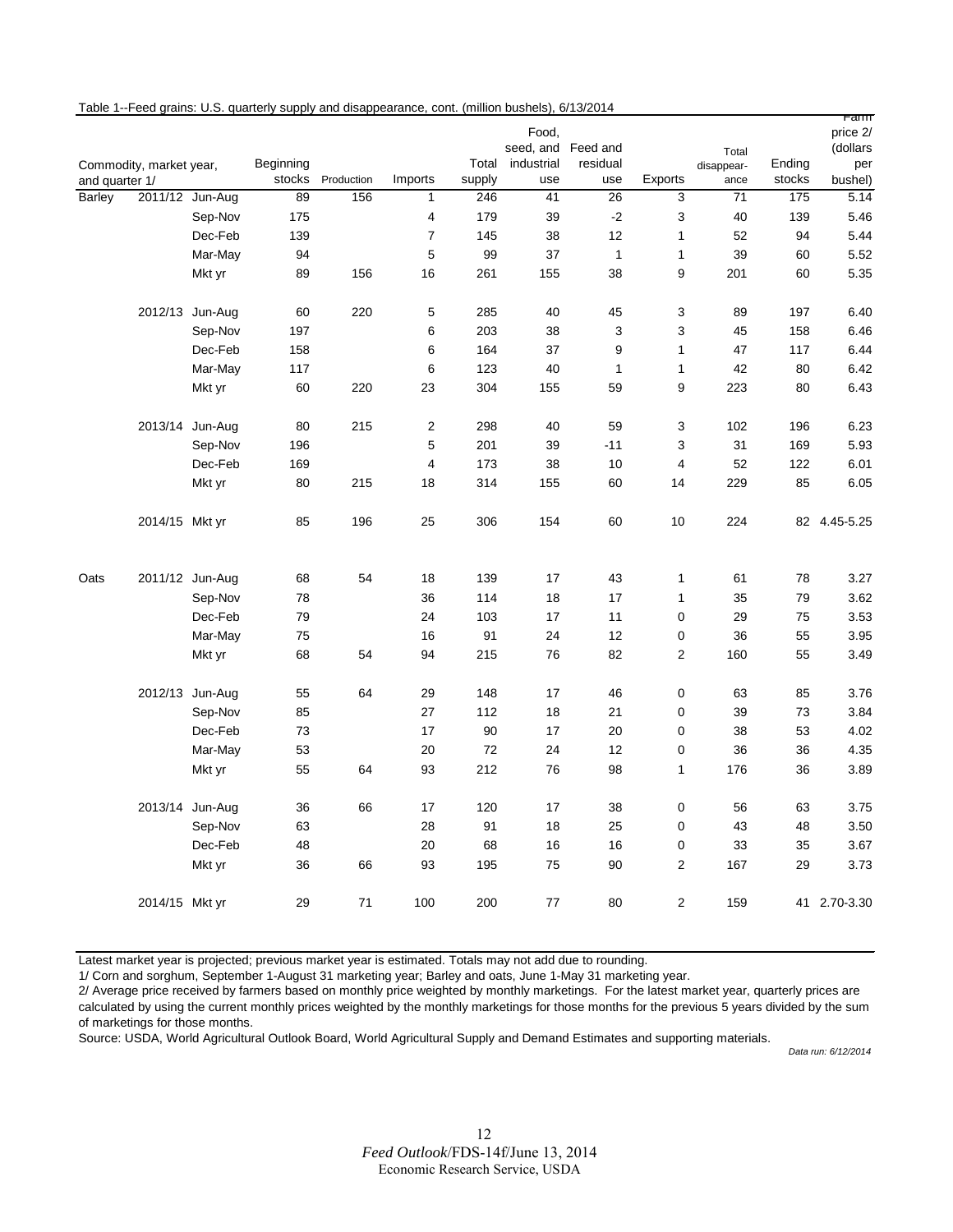#### Table 2--Feed and residual use of wheat and coarse grains, 6/13/2014

| Market year and<br>quarter 1/ |                        | Corn<br>(million<br>metric tons) | Sorghum<br>(million)<br>metric tons) | Barley<br>(million<br>metric tons) | Oats<br>(million<br>metric tons) | Feed grains<br>(million)<br>metric tons) | Wheat<br>(million<br>metric tons) | Energy feeds<br>(million)<br>metric tons) | Grain<br>consumina<br>animal units<br>(millions) | Energy feeds<br>per grain<br>consuming<br>animal unit<br>(tons) |
|-------------------------------|------------------------|----------------------------------|--------------------------------------|------------------------------------|----------------------------------|------------------------------------------|-----------------------------------|-------------------------------------------|--------------------------------------------------|-----------------------------------------------------------------|
| 2012/13                       | Q1 Sep-Nov             | 52.9                             | 2.0                                  | 0.1                                | 0.4                              | 55.3                                     | $-0.9$                            | 54.5                                      |                                                  |                                                                 |
|                               | Q <sub>2</sub> Dec-Feb | 27.4                             | 0.1                                  | 0.2                                | 0.3                              | 28.1                                     | 0.3                               | 28.3                                      |                                                  |                                                                 |
|                               | Q3 Mar-May             | 23.4                             | 0.4                                  | 0.0                                | 0.2                              | 24.1                                     | $-0.4$                            | 23.6                                      |                                                  |                                                                 |
|                               | Q4 Jun-Aug             | 6.3                              | $-0.2$                               | 1.3                                | 0.6                              | 8.0                                      | 11.3                              | 19.3                                      |                                                  |                                                                 |
|                               | MY Sep-Aug             | 110.0                            | 2.4                                  | 1.6                                | 1.5                              | 115.4                                    | 10.3                              | 125.7                                     | 91.8                                             | 1.4                                                             |
| 2013/14                       | Q1 Sep-Nov             | 61.1                             | 2.6                                  | $-0.2$                             | 0.4                              | 63.9                                     | $-4.7$                            | 59.2                                      |                                                  |                                                                 |
|                               | Q <sub>2</sub> Dec-Feb | 36.9                             | 0.1                                  | 0.2                                | 0.3                              | 37.5                                     | 0.0                               | 37.5                                      |                                                  |                                                                 |
|                               | MY Sep-Aug             | 134.6                            | 2.8                                  | 1.0                                | 1.6                              | 140.0                                    | 1.4                               | 141.4                                     | 89.7                                             | 1.6                                                             |
| 2014/15                       | MY Sep-Aug             | 133.4                            | 2.3                                  | 1.1                                | 1.5                              | 138.2                                    | 4.3                               | 142.5                                     | 90.1                                             | 1.6                                                             |

1/ Corn and sorghum, September 1-August 31 marketing year; Barley and oats, June 1-May 31 marketing year.

Source: USDA, World Agricultural Outlook Board, World Agricultural Supply and Demand Estimates and supporting materials.

| Table 3--Cash feed grain prices, 6/13/2014 |  |  |  |
|--------------------------------------------|--|--|--|
|--------------------------------------------|--|--|--|

|          | Table 3--Cash reed grain prices, 6/13/2014 |                      |         |         |                        |         |                                   |                          |                   |         |
|----------|--------------------------------------------|----------------------|---------|---------|------------------------|---------|-----------------------------------|--------------------------|-------------------|---------|
|          |                                            | Corn, No. 2 yellow,  |         |         | Corn, No. 2 yellow,    |         | , No. 2<br>Sorghum, No. 2 yellow, |                          |                   |         |
| Mkt year |                                            | Central IL           |         |         | Gulf ports, LA         |         | yellow,                           |                          | Gulf ports, LA    |         |
| and      |                                            | (dollars per bushel) |         |         | (dollars per bushel)   |         | Plainview                         |                          | (dollars per cwt) |         |
| month 1/ | 2011/12                                    | 2012/13              | 2013/14 | 2011/12 | 2012/13                | 2013/14 | 2011/12                           | 2011/12                  | 2012/13           | 2013/14 |
| Sep      | 6.77                                       | 7.70                 | 4.78    | 7.50    | 8.15                   | 5.27    | 11.48                             | 12.88                    | 12.97             | 9.84    |
| Oct      | 6.23                                       | 7.48                 | 4.20    | 6.98    | 8.16                   | 5.13    | 10.73                             | 12.08                    | 13.20             | 9.31    |
| Nov      | 6.26                                       | 7.39                 | 4.10    | 6.97    | 8.18                   | 5.06    | 10.96                             | 12.44                    | 13.10             | 8.86    |
| Dec      | 5.96                                       | 7.23                 | 4.13    | 6.57    | 7.85                   | 5.06    | 10.50                             | 11.82                    | 13.14             | 9.34    |
| Jan      | 6.25                                       | 7.17                 | 4.13    | 6.94    | 7.70                   | 5.02    |                                   | 12.20                    | 13.13             | 9.77    |
| Feb      | 6.41                                       | 7.15                 | 4.33    | 7.10    | 7.70                   | 5.32    |                                   | 12.09                    | 13.12             | 10.16   |
| Mar      | 6.46                                       | 7.33                 | 4.64    | 7.13    | 7.85                   | 5.65    |                                   | 12.04                    | 13.32             | 10.57   |
| Apr      | 6.34                                       | 6.57                 | 4.63    | 6.96    | 7.11                   | 5.64    |                                   | 11.94                    | 12.18             |         |
| May      | 6.27                                       | 6.83                 | 4.96    | 6.84    | 7.50                   | 5.51    |                                   |                          | 12.42             |         |
| Jun      | 6.30                                       | 6.94                 |         | 6.79    | 7.58                   |         |                                   |                          |                   |         |
| Jul      | 7.85                                       | 6.61                 |         | 8.46    | 7.10                   |         |                                   |                          |                   |         |
| Aug      | 8.15                                       | 5.98                 |         | 8.44    | 6.07                   |         |                                   | 13.47                    | 10.01             |         |
| Mkt year | 6.60                                       | 7.03                 |         | 7.22    | 7.58                   |         | 10.92                             | 12.33                    | 12.66             |         |
|          |                                            | Barley, No. 2 feed,  |         |         | Barley, No. 3 malting, |         |                                   | Oats, No. 2 white heavy, |                   |         |
|          |                                            | Minneapolis, MN      |         |         | Minneapolis, MN        |         |                                   | Minneapolis, MN          |                   |         |
|          |                                            | (dollars per bushel) |         |         | (dollars per bushel)   |         | (dollars per bushel)              |                          |                   |         |
|          | 2011/12                                    | 2012/13              | 2013/14 | 2011/12 | 2012/13                | 2013/14 | 2011/12                           | 2012/13                  | 2013/14           |         |
| Jun      | 5.06                                       | 5.15                 | 5.01    | 7.40    | 7.03                   | 6.88    | 3.68                              | 3.37                     | 4.21              |         |
| Jul      | 5.18                                       | 5.52                 | 4.66    | 7.72    | 6.89                   | 6.79    | 3.68                              | 3.95                     | 3.84              |         |
| Aug      | 5.25                                       | 5.78                 | 4.03    | 7.83    | 6.95                   | 5.88    | 3.69                              | 3.99                     | 3.78              |         |
| Sep      | 5.14                                       | 5.58                 | 3.48    | 7.76    | 6.99                   | 5.41    | 3.72                              | 3.89                     | 3.40              |         |
| Oct      | 5.16                                       | 5.51                 | 3.39    | 7.64    | 7.11                   | 5.50    | 3.51                              | 3.98                     | 3.57              |         |
| Nov      | 5.29                                       | 5.49                 | 3.46    | 7.60    | 7.23                   | 5.46    | 3.36                              | 3.85                     | 3.79              |         |
| Dec      | 5.17                                       | 5.29                 | 3.52    | 7.32    | 7.22                   | 5.77    | 3.30                              | 3.94                     | 3.80              |         |
| Jan      | 5.24                                       | 5.08                 | 3.65    | 7.20    | 7.09                   | 5.72    | 3.16                              | 3.79                     | 4.30              |         |
| Feb      | 5.26                                       | 5.16                 | 3.70    | 7.07    | 7.04                   | 5.64    | 3.46                              | 4.07                     | 4.64              |         |
| Mar      | 5.37                                       | 5.22                 | 3.87    | 7.05    | 6.87                   | 5.97    | 3.48                              | 4.26                     | 4.66              |         |
| Apr      | 5.18                                       | 5.00                 | 3.95    | 7.03    | 6.51                   | 6.24    | 3.55                              | 4.13                     | 4.58              |         |
| May      | 5.21                                       | 5.04                 | 3.96    | 7.00    | 6.70                   | 6.10    | 3.48                              | 3.99                     | 4.03              |         |
| Mkt year | 5.21                                       | 5.32                 | 3.89    | 7.38    | 6.97                   | 5.95    | 3.50                              | 3.93                     | 4.05              |         |

1/ Corn and sorghum, September 1-August 31 marketing year; Barley and oats, June 1-May 31 marketing year. Simple average of monthly prices for the marketing year.

Source: USDA, Agricultural Marketing Service, http://marketnews.usda.gov/portal/lg.

*Data run: 6/12/2014*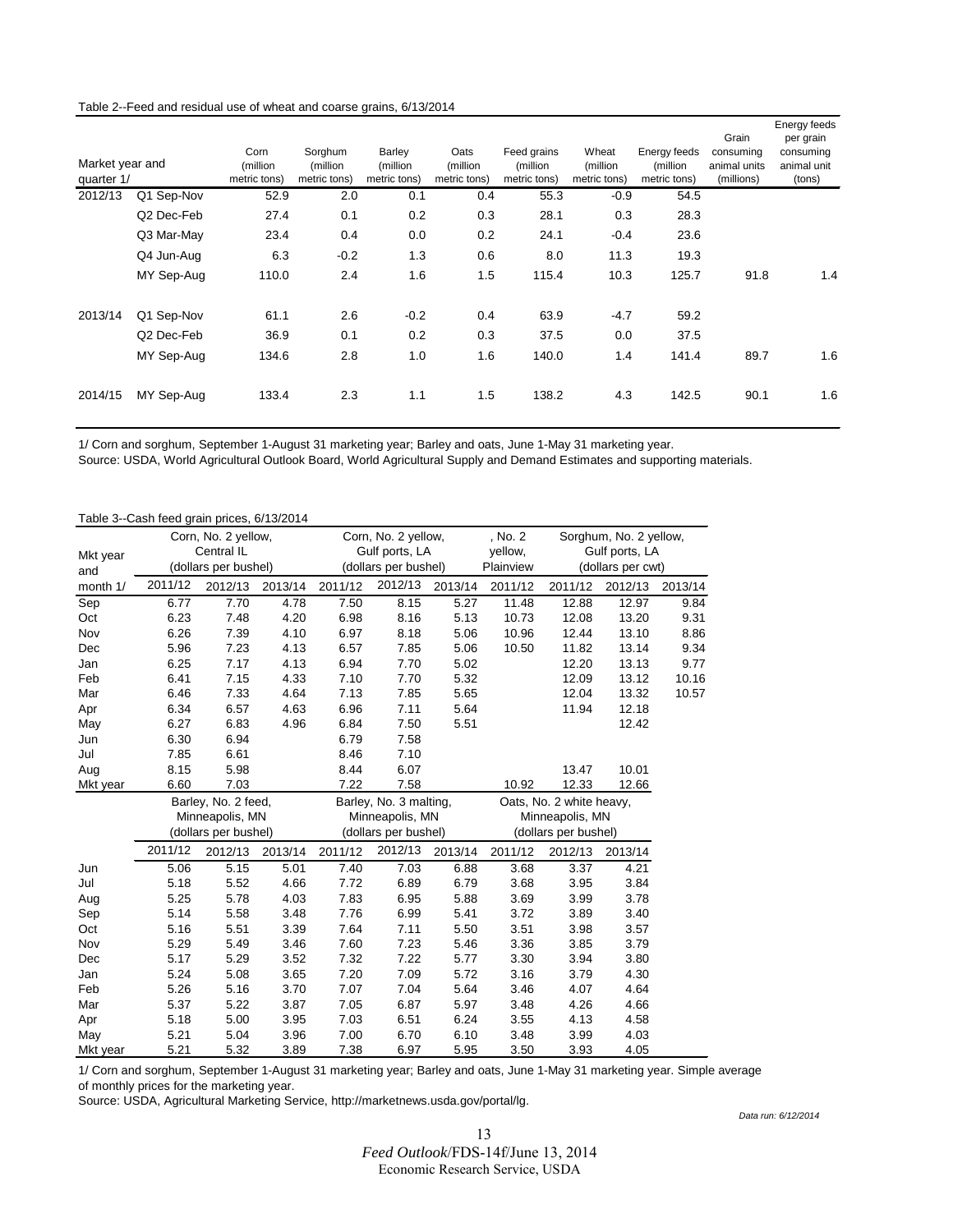| Table 4--Selected feed and feed byproduct prices (dollars per ton), 6/13/2014 |  |
|-------------------------------------------------------------------------------|--|
|-------------------------------------------------------------------------------|--|

| Mkt year<br>and month |         | Soybean meal,<br>high protein,<br>Central Illinois, IL |         |                      | Cottonseed meal,<br>41% solvent,<br>Memphis, TN |         |                 | Corn gluten feed,<br>21% protein,<br>Midwest |         |         | Corn gluten meal,<br>60% protein,<br>Midwest |         |
|-----------------------|---------|--------------------------------------------------------|---------|----------------------|-------------------------------------------------|---------|-----------------|----------------------------------------------|---------|---------|----------------------------------------------|---------|
| 1/                    | 2011/12 | 2012/13                                                | 2013/14 | 2011/12              | 2012/13                                         | 2013/14 | 2011/12         | 2012/13                                      | 2013/14 | 2011/12 | 2012/13                                      | 2013/14 |
| Oct                   | 301.45  | 488.46                                                 | 443.63  | 255.63               | 343.00                                          | 355.00  | 173.75          | 226.50                                       | 157.50  | 524.38  | 753.50                                       | 601.25  |
| Nov                   | 292.22  | 466.16                                                 | 451.13  | 240.50               | 376.88                                          | 345.00  | 168.20          | 209.75                                       | 224.87  | 487.00  | 716.25                                       | 706.71  |
| Dec                   | 281.66  | 460.09                                                 | 498.31  | 220.63               | 345.00                                          | 401.88  | 155.00          | 203.34                                       | 158.38  | 441.25  | 673.34                                       | 631.25  |
| Jan                   | 310.65  | 431.39                                                 | 479.54  | 213.00               | 327.50                                          | 378.34  | 138.00          | 204.10                                       | 165.00  | 433.50  | 599.50                                       | 625.00  |
| Feb                   | 330.37  | 440.67                                                 | 509.25  | 190.00               | 279.38                                          | 388.75  | 133.75          | 209.88                                       | 167.50  | 448.75  | 584.38                                       | 668.13  |
| Mar                   | 365.96  | 437.33                                                 | 492.37  | 225.00               | 301.88                                          | 401.25  | 129.38          | 204.13                                       | 177.63  | 487.50  | 581.88                                       | 744.38  |
| Apr                   | 394.30  | 422.07                                                 | 514.01  | 240.63               | 314.50                                          | 784.00  | 128.75          | 176.70                                       | 166.60  | 498.75  | 540.50                                       | 784.00  |
| May                   | 415.17  | 465.72                                                 | 519.38  | 270.00               | 311.88                                          | 761.25  | 137.80          | 157.25                                       | 157.00  | 533.00  | 480.63                                       | 761.25  |
| Jun                   | 422.60  | 496.78                                                 |         | 294.38               | 329.38                                          |         | 138.00          | 151.00                                       |         | 579.00  | 550.00                                       |         |
| Jul                   | 515.83  | 544.59                                                 |         | 350.50               | 344.50                                          |         | 192.20          | 140.60                                       |         | 629.00  | 591.00                                       |         |
| Aug                   | 564.69  | 464.91                                                 |         | 407.50               | 330.00                                          |         | 252.50          | 123.13                                       |         | 718.75  | 565.63                                       |         |
| Sep                   | 529.37  | 500.39                                                 |         | 393.75               | 374.38                                          |         | 243.38          | 135.50                                       |         | 721.88  | 573.75                                       |         |
| Mkt yr                | 393.69  | 468.21                                                 |         | 275.13               | 331.52                                          |         | 165.89          | 178.49                                       |         | 541.90  | 600.86                                       |         |
|                       |         |                                                        |         |                      |                                                 |         |                 |                                              |         |         | Alfalfa hay,                                 |         |
|                       |         | Meat and bone meal,                                    |         |                      | Distillers dried grains,                        |         |                 | Wheat middlings,                             |         |         | weighted-average                             |         |
|                       |         | <b>Central US</b>                                      |         | Central Illinois, IL |                                                 |         | Kansas City, MO |                                              |         |         | farm price 2/                                |         |
|                       | 2011/12 | 2012/13                                                | 2013/14 | 2011/12              | 2012/13                                         | 2013/14 | 2011/12         | 2012/13                                      | 2013/14 | 2011/12 | 2012/13                                      | 2013/14 |
| Oct                   | 299.02  | 463.59                                                 | 385.53  | 207.50               | 278.00                                          | 216.50  | 185.69          | 208.57                                       | 153.37  | 204.00  | 212.00                                       | 193.00  |
| Nov                   | 284.24  | 380.38                                                 | 410.95  | 216.10               | 259.00                                          | 217.13  | 198.55          | 193.60                                       | 138.69  | 193.00  | 215.00                                       | 188.00  |
| Dec                   | 280.76  | 320.42                                                 | 459.57  | 192.25               | 261.67                                          | 220.50  | 196.24          | 217.37                                       | 198.00  | 195.00  | 217.00                                       | 187.00  |
| Jan                   | 285.08  | 338.16                                                 | 456.88  | 194.20               | 264.90                                          | 200.00  | 138.58          | 196.38                                       | 151.62  | 193.00  | 217.00                                       | 185.00  |
| Feb                   | 289.60  | 410.39                                                 | 438.75  | 203.00               | 271.13                                          | 214.38  | 136.35          | 197.47                                       | 150.24  | 194.00  | 218.00                                       | 188.00  |
| Mar                   | 337.49  | 474.92                                                 | 501.25  | 213.88               | 270.88                                          | 245.00  | 126.71          | 196.93                                       | 156.62  | 200.00  | 219.00                                       | 191.00  |
| Apr                   | 421.08  | 424.37                                                 |         | 213.88               | 242.40                                          | 243.50  | 108.05          | 183.64                                       | 133.38  | 210.00  | 213.00                                       | 206.00  |
| May                   | 439.82  | 387.05                                                 |         | 223.40               | 229.00                                          | 222.75  | 136.28          | 138.75                                       | 131.07  | 215.00  | 221.00                                       | 224.00  |
| Jun                   | 393.29  | 413.74                                                 |         | 220.63               | 235.88                                          |         | 144.36          | 147.13                                       |         | 205.00  | 220.00                                       |         |
| Jul                   | 414.07  | 481.53                                                 |         | 272.90               | 240.20                                          |         | 212.28          | 138.30                                       |         | 203.00  | 209.00                                       |         |
| Aug                   | 444.80  | 461.38                                                 |         | 301.63               | 232.13                                          |         | 256.13          | 120.91                                       |         | 203.00  | 200.00                                       |         |
| Sep                   | 490.16  | 450.82                                                 |         | 293.38               | 230.13                                          |         | 216.21          | 140.35                                       |         | 206.00  | 194.00                                       |         |
| Mkt yr                | 364.95  | 417.23                                                 |         | 229.39               | 251.27                                          |         | 171.28          | 173.28                                       |         | 196.00  | 210.00                                       | 197.00  |

1/ October 1-September 30 except for hay. Simple average of monthly prices for the marketing year except for hay.

2/ May 1-April 30 marketing year. U.S. season-average price based on monthly price received by farmers weighted by monthly marketings.

Source: USDA, Agricultural Marketing Service, http://marketnews.usda.gov/portal/lg, and USDA, National Agricultural Statistics Service, http://www.nass.usda.gov/Data\_and\_Statistics/Quick\_Stats/index.asp.

#### Table 5--Corn: Food, seed, and industrial use (million bushels), 6/13/2014

| Mkt year and gtr 1/ |            | High-fructose<br>corn syrup<br>(HFCS) | Glucose and<br>dextrose | Starch | Alcohol for | Alcohol for<br>beverages<br>and<br>fuel manufacturing | Cereals and<br>other<br>products | Seed  | Total food,<br>seed, and<br>industrial use |
|---------------------|------------|---------------------------------------|-------------------------|--------|-------------|-------------------------------------------------------|----------------------------------|-------|--------------------------------------------|
| 2012/13             | Q1 Sep-Nov | 123.07                                | 70.38                   | 63.98  | 1,124.38    | 34.16                                                 | 52.40                            | 0.00  | 1,468.37                                   |
|                     | Q2 Dec-Feb | 113.44                                | 67.55                   | 59.15  | 1,109.85    | 35.83                                                 | 52.29                            | 0.00  | 1,438.10                                   |
|                     | Q3 Mar-May | 126.32                                | 73.98                   | 62.44  | 1,193.06    | 37.52                                                 | 52.84                            | 22.37 | 1,568.52                                   |
|                     | Q4 Jun-Aug | 130.48                                | 73.91                   | 62.36  | 1.221.16    | 32.49                                                 | 52.90                            | 2.22  | 1,575.52                                   |
|                     | MY Sep-Aug | 493.30                                | 285.82                  | 247.93 | 4,648.45    | 140.00                                                | 210.42                           | 24.58 | 6,050.50                                   |
| 2013/14             | Q1 Sep-Nov | 113.43                                | 71.21                   | 61.42  | 1.224.42    | 34.31                                                 | 49.95                            | 0.00  | 1,554.74                                   |
|                     | Q2 Dec-Feb | 109.96                                | 72.85                   | 60.47  | 1,273.03    | 35.96                                                 | 49.82                            | 0.00  | 1,602.09                                   |
|                     | MY Sep-Aug | 490.00                                | 280.00                  | 250.00 | 5,050.00    | 140.43                                                | 200.46                           | 24.11 | 6,435.00                                   |
| 2014/15             | MY Sep-Aug | 490.00                                | 280.00                  | 250.00 | 5,050.00    | 141.71                                                | 200.07                           | 23.22 | 6,435.00                                   |

1/ September-August. Latest data may be preliminary or projected.

Source: Calculated by USDA, Economic Research Service.

*Date run: 6/12/2014*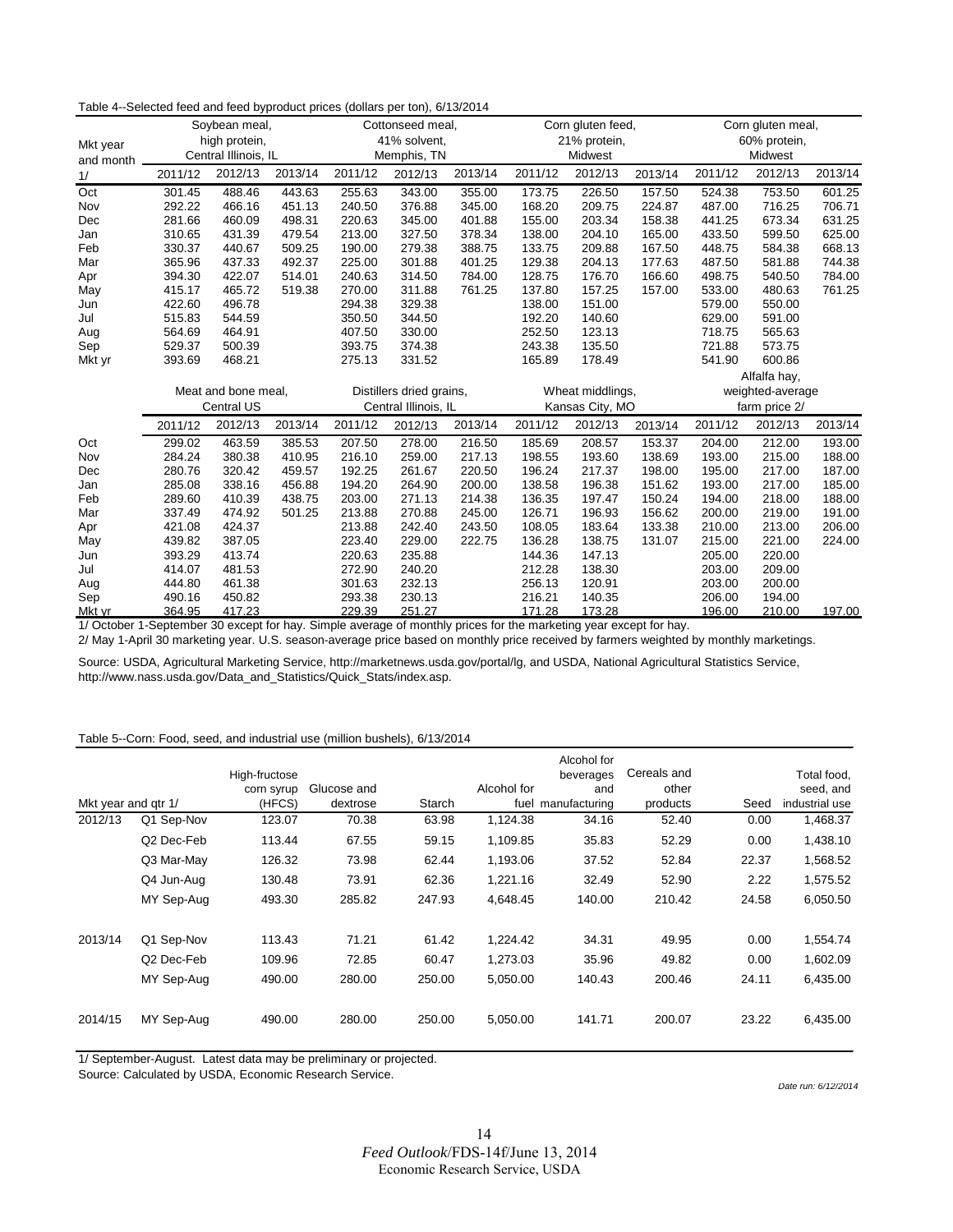| Table 6--Wholesale corn milling product and byproduct prices, 6/13/2014 |  |
|-------------------------------------------------------------------------|--|
|-------------------------------------------------------------------------|--|

|              |                    |         |                    |         |                   |         |                   |         | High-fructose corn |         |
|--------------|--------------------|---------|--------------------|---------|-------------------|---------|-------------------|---------|--------------------|---------|
|              | Corn meal, yellow, |         | Corn meal, yellow, |         | Corn starch,      |         | Dextrose,         |         | syrup (42%),       |         |
|              | Chicago, IL        |         | New York, NY       |         | Midwest 3/        |         | <b>Midwest</b>    |         | Midwest            |         |
| Mkt year and | (dollars per cwt)  |         | (dollars per cwt)  |         | (dollars per cwt) |         | (cents per pound) |         | (cents per pound)  |         |
| month 1/     | 2012/13            | 2013/14 | 2012/13            | 2013/14 | 2012/13           | 2013/14 | 2012/13           | 2013/14 | 2012/13            | 2013/14 |
| Sep          | 29.21              | 27.17   | 31.03              | 28.82   | 24.22             | 21.04   | 34.85             | 35.35   | 23.38              | 25.88   |
| Oct          | 28.56              | 26.47   | 30.39              | 28.10   | 23.05             | 18.55   | 34.85             | 35.35   | 23.38              | 25.88   |
| Nov          | 28.34              | 26.22   | 30.17              | 27.95   | 22.24             | 15.64   | 35.35             | 34.10   | 23.38              | 24.38   |
| Dec          | 28.01              | 26.26   | 29.84              | 27.89   | 22.27             | 14.68   | 35.10             | 32.85   | 23.38              | 22.88   |
| Jan          | 27.93              | 24.69   | 29.76              | 26.44   | 22.78             | 14.41   | 35.35             | 29.62   | 25.88              | 20.79   |
| Feb          | 27.63              | 21.66   | 29.46              | 23.36   | 22.27             | 14.44   | 35.35             | 30.50   | 25.88              | 21.25   |
| Mar          | 27.79              | 21.50   | 29.61              | 23.24   | 22.81             | 14.68   | 35.35             | 30.50   | 25.88              | 21.25   |
| Apr          | 27.19              | 21.08   | 29.07              | 22.75   | 23.08             | 14.98   | 35.35             | 30.50   | 25.88              | 21.25   |
| May          | 27.94              | 20.15   | 29.77              | 21.82   | 21.97             |         | 35.35             | 30.50   | 25.88              | 21.25   |
| Jun          | 28.35              |         | 30.18              |         | 22.72             |         | 35.35             |         | 25.88              |         |
| Jul          | 29.08              |         | 30.91              |         | 23.38             |         | 35.35             |         | 25.88              |         |
| Aug          | 28.07              |         | 29.80              |         | 23.08             |         | 35.35             |         | 25.88              |         |
| Mkt year 2/  | 28.17              |         | 30.00              |         | 22.82             |         | 35.25             |         | 25.04              |         |

1/ September-August. Latest month is preliminary.

2/ Simple average of monthly prices for the marketing year.

3/ Bulk-industrial, unmodified.

Source: Milling and Baking News, except for corn starch which is from private industry.

*Date run: 6/12/2014*

|                           |                     |             | ---------- 2011/12 ---------- |          | ---------- 2012/13 ---------- | 2013/14 |  |
|---------------------------|---------------------|-------------|-------------------------------|----------|-------------------------------|---------|--|
| Import and country/region |                     | Mkt year    | Jun-Apr                       | Mkt year | Jun-Apr                       | Jun-Apr |  |
| Oats                      | Canada              | 1,556       | 1,472                         | 1,590    | 1,497                         | 1,335   |  |
|                           | Finland             | 35          | 35                            |          |                               | 66      |  |
|                           | Sweden              | 29          | 29                            | 8        |                               | 78      |  |
|                           | All other countries |             | 1                             | 2        | 2                             | 3       |  |
|                           | Total 2/            | 1,621       | 1,537                         | 1,600    | 1,498                         | 1,482   |  |
| Malting barley            | Canada              | 264         | 234                           | 342      | 326                           | 211     |  |
|                           | All other countries | $\mathbf 0$ | $\mathbf 0$                   | 0        | 0                             |         |  |
|                           | Total 2/            | 264         | 235                           | 342      | 326                           | 211     |  |
|                           |                     | 89          | 86                            | 161      | 151                           |         |  |
| Other barley 3/           | Canada              |             |                               |          |                               | 140     |  |
|                           | All other countries | 1           | 1                             | 4        | 3                             | 3       |  |
|                           | Total 2/            | 90          | 86                            | 165      | 154                           | 143     |  |

#### Table 7--U.S. feed grain imports by selected sources (1,000 metric tons) 1/, 6/13/2014

1/ Grain only. Market year (June-May) and market year to date.

2/ Totals may not add due to rounding.

3/ Grain for purposes other than malting, such as feed and seed use.

Source: U.S. Department of Commerce, Bureau of the Census, Foreign Trade Statistics.